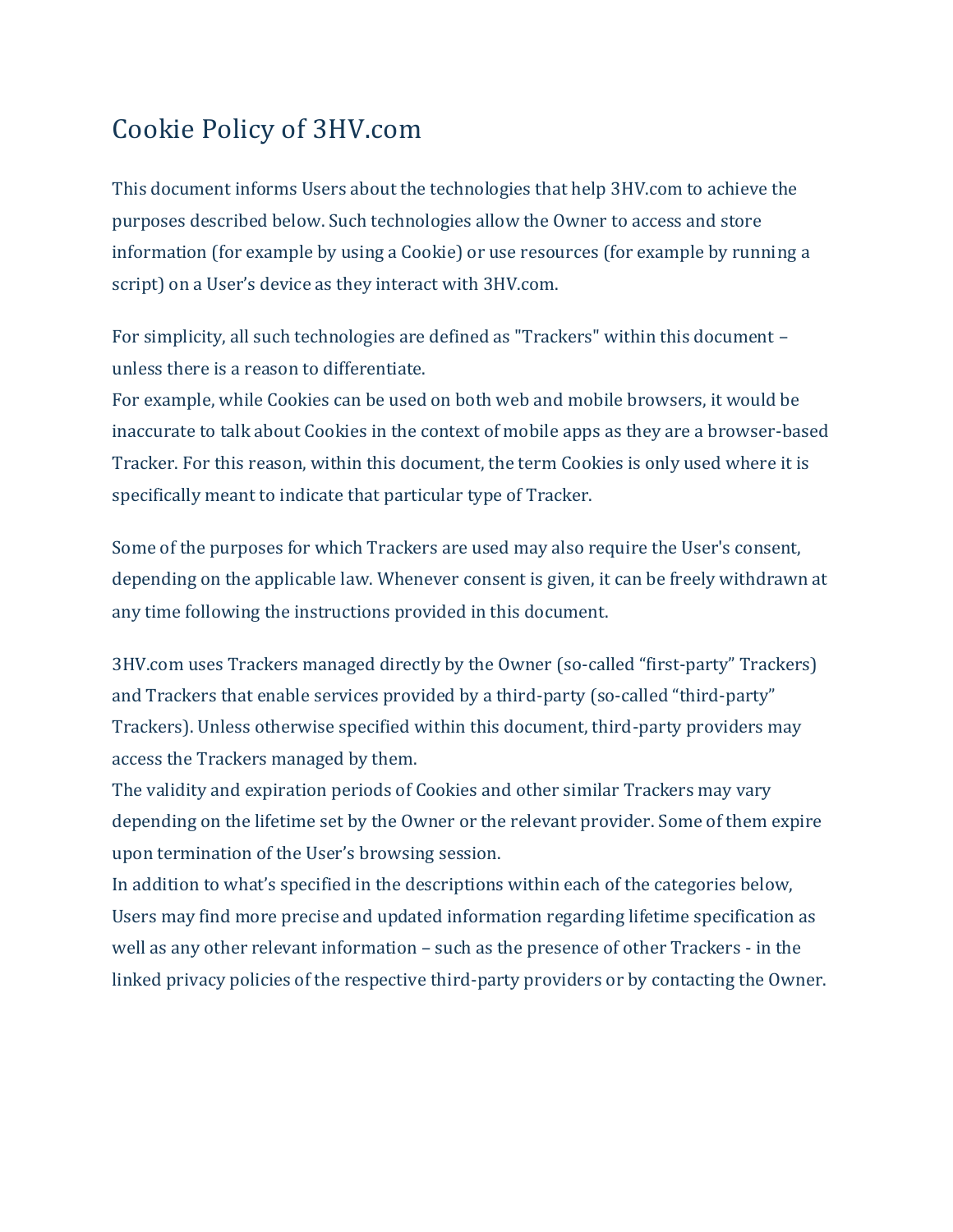# **Activities strictly necessary for the operation of 3HV.com and delivery of the Service**

3HV.com uses so-called "technical" Cookies and other similar Trackers to carry out activities that are strictly necessary for the operation or delivery of the Service.

# **Other activities involving the use of Trackers**

### Basic interactions & functionalities

3HV.com uses Trackers to enable basic interactions and functionalities, allowing Users to access selected features of the Service and facilitating the User's communication with the Owner.

# **Registration and authentication**

By registering or authenticating, Users allow 3HV.com to identify them and give them access to dedicated services.

Depending on what is described below, third parties may provide registration and authentication services. In this case, 3HV.com will be able to access some Data, stored by these third-party services, for registration or identification purposes.

Some of the services listed below may also collect Personal Data for targeting and profiling purposes; to find out more, please refer to the description of each service.

# Facebook Authentication (Facebook, Inc.)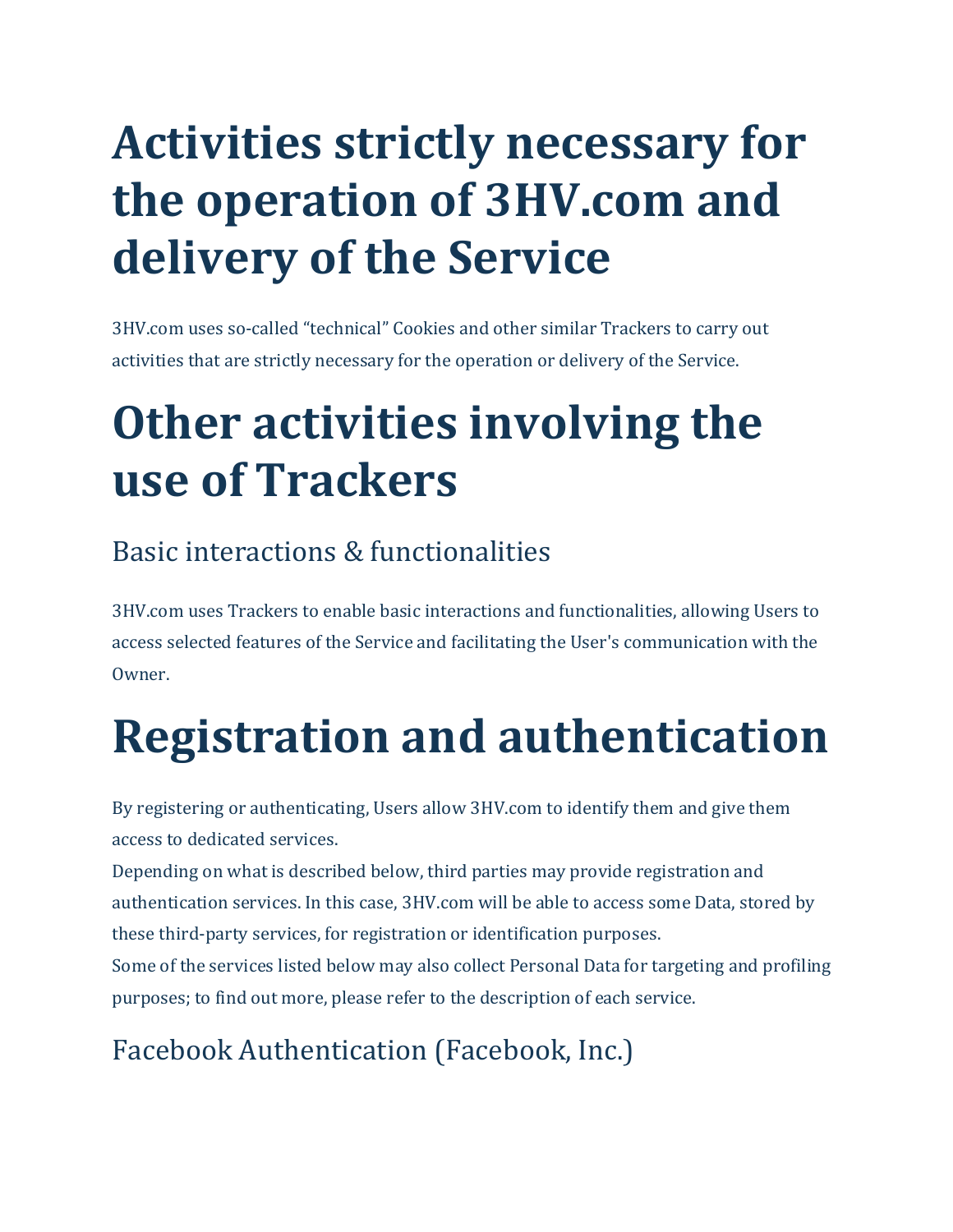Facebook Authentication is a registration and authentication service provided by Facebook, Inc. and is connected to the Facebook social network.

Personal Data processed: Tracker and various types of Data as specified in the privacy policy of the service.

Place of processing: United States – [Privacy Policy.](https://www.facebook.com/help/405977429438260)

Storage duration:

▪ \_fbp: 3 months

# **Tag Management**

This type of service helps the Owner to manage the tags or scripts needed on 3HV.com in a centralized fashion.

This results in the Users' Data flowing through these services, potentially resulting in the retention of this Data.

### Google Tag Manager (Google LLC)

Google Tag Manager is a tag management service provided by Google LLC.

Personal Data processed: Tracker and Usage Data.

Place of processing: United States – [Privacy Policy.](https://policies.google.com/privacy)

Storage duration:

- $\bullet$  dc gtm  $*$ : 1 minute
- **•** gcl\_au: 3 months

#### Experience enhancement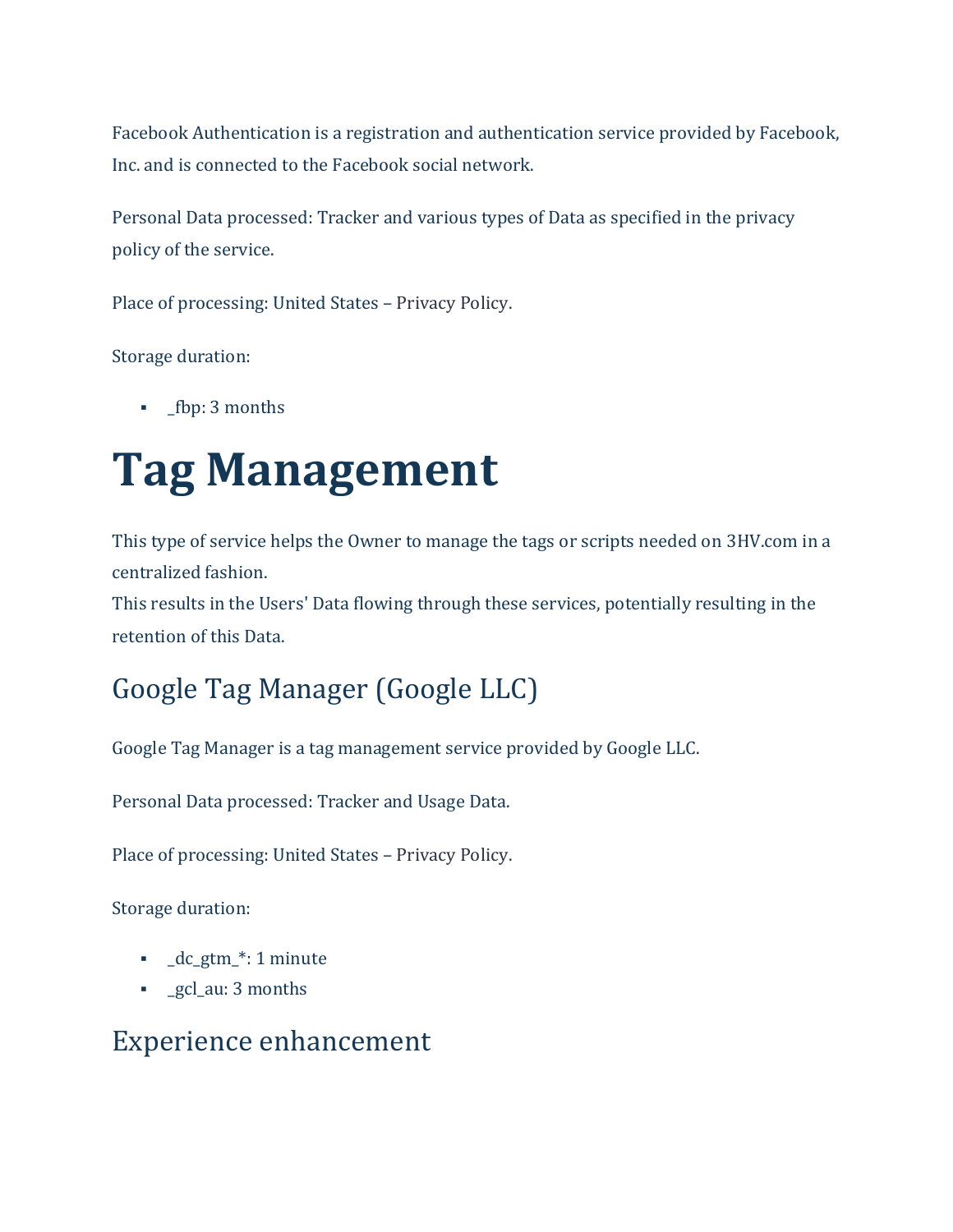3HV.com uses Trackers to provide a personalized user experience by improving the quality of preference management options, and by enabling interaction with external networks and platforms.

# **Displaying content from external platforms**

This type of service allows you to view content hosted on external platforms directly from the pages of 3HV.com and interact with them. This type of service might still collect web traffic data for the pages where the service is

installed, even when Users do not use it.

# YouTube Data API (Google LLC)

YouTube Data API is a video content visualization service provided by Google LLC that allows 3HV.com to incorporate functions normally executed on YouTube so that Users can watch, find, and manage YouTube content directly on 3HV.com.

Through this Service, 3HV.com may collect Data directly or indirectly on or from Users' devices, including by making use of Trackers. Users may restrict such access to their Data via the [security settings page](https://security.google.com/settings/security/permissions) provided by Google. Users may ask the Owner for further information about these privacy settings at any time through the contact details provided in this document.

Data collected through the Service may also be used to help third parties deliver interestbased advertising. Users can opt out of third-party interest-based advertising through their device settings or by visiting the [Network Advertising Initiative opt-out page.](http://optout.networkadvertising.org/?c=1)

Personal Data processed: Data communicated while using the service, device information, Tracker and Usage Data.

Place of processing: United States – [Privacy Policy](http://www.google.com/policies/privacy) – [Opt out.](https://security.google.com/settings/security/permissions)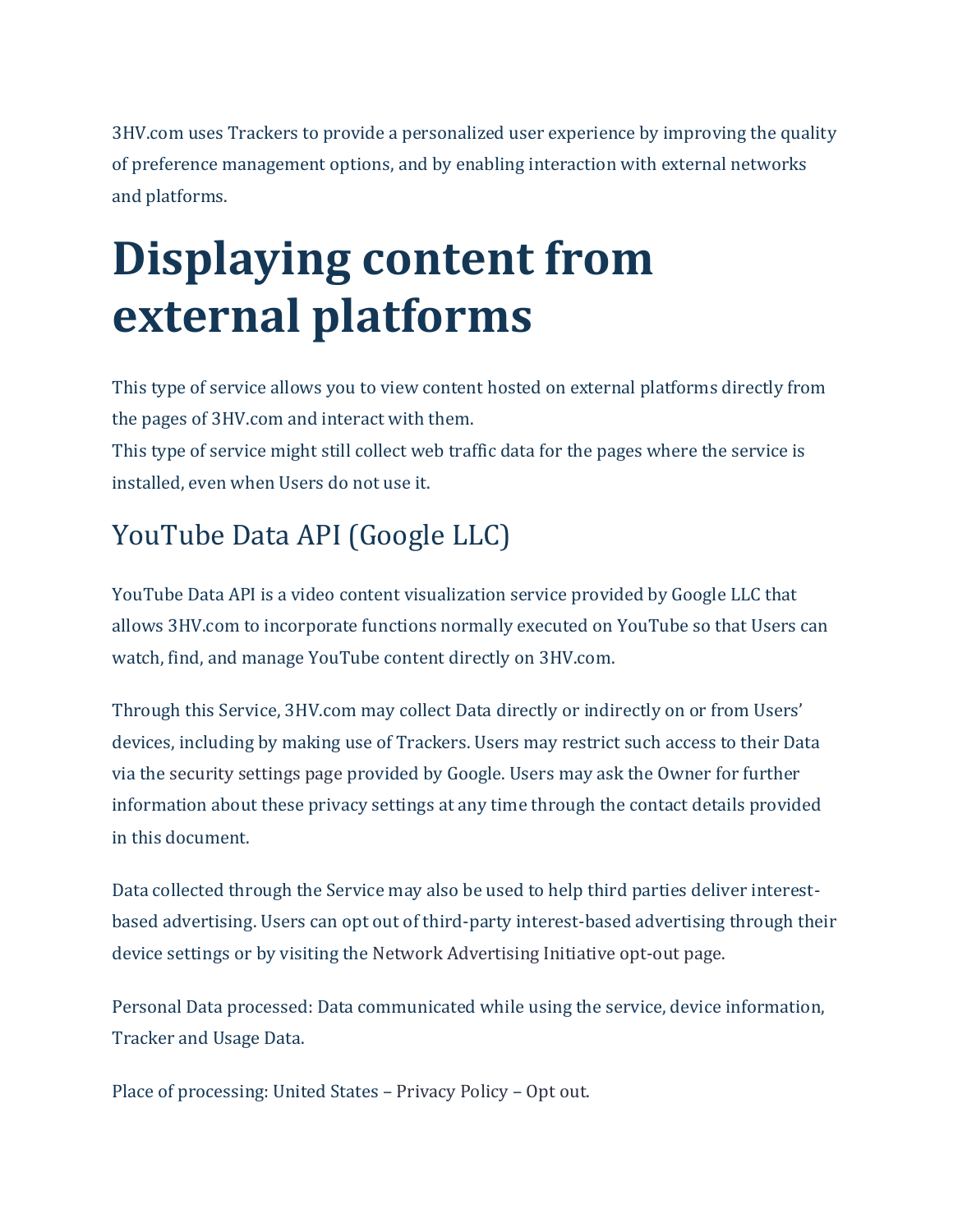### YouTube IFrame Player (Google LLC)

YouTube IFrame Player is a video content visualization service provided by Google LLC that allows 3HV.com to incorporate content of this kind on its pages.

Through this Service, 3HV.com may collect Data directly or indirectly on or from Users' devices, including by making use of trackers. Users may restrict such access to their Data via the [security settings page](https://security.google.com/settings/security/permissions) provided by Google. Users may ask the Owner for further information about these privacy settings at any time through the contact details provided in this document.

Data collected through the Service may also be used to help third parties deliver interestbased advertising. Users can opt out of third-party interest-based advertising through their device settings or by visiting the [Network Advertising Initiative opt-out page.](http://optout.networkadvertising.org/?c=1)

Personal Data processed: Data communicated while using the service, device information, Tracker and Usage Data.

Place of processing: United States – [Privacy Policy](http://www.google.com/policies/privacy) – [Opt out.](https://security.google.com/settings/security/permissions)

#### YouTube video widget (Google LLC)

YouTube is a video content visualization service provided by Google LLC that allows 3HV.com to incorporate content of this kind on its pages.

Personal Data processed: Tracker and Usage Data.

Place of processing: United States – [Privacy Policy.](https://policies.google.com/privacy)

- PREF: 8 months
- VISITOR\_INFO1\_LIVE: 8 months
- YSC: duration of the session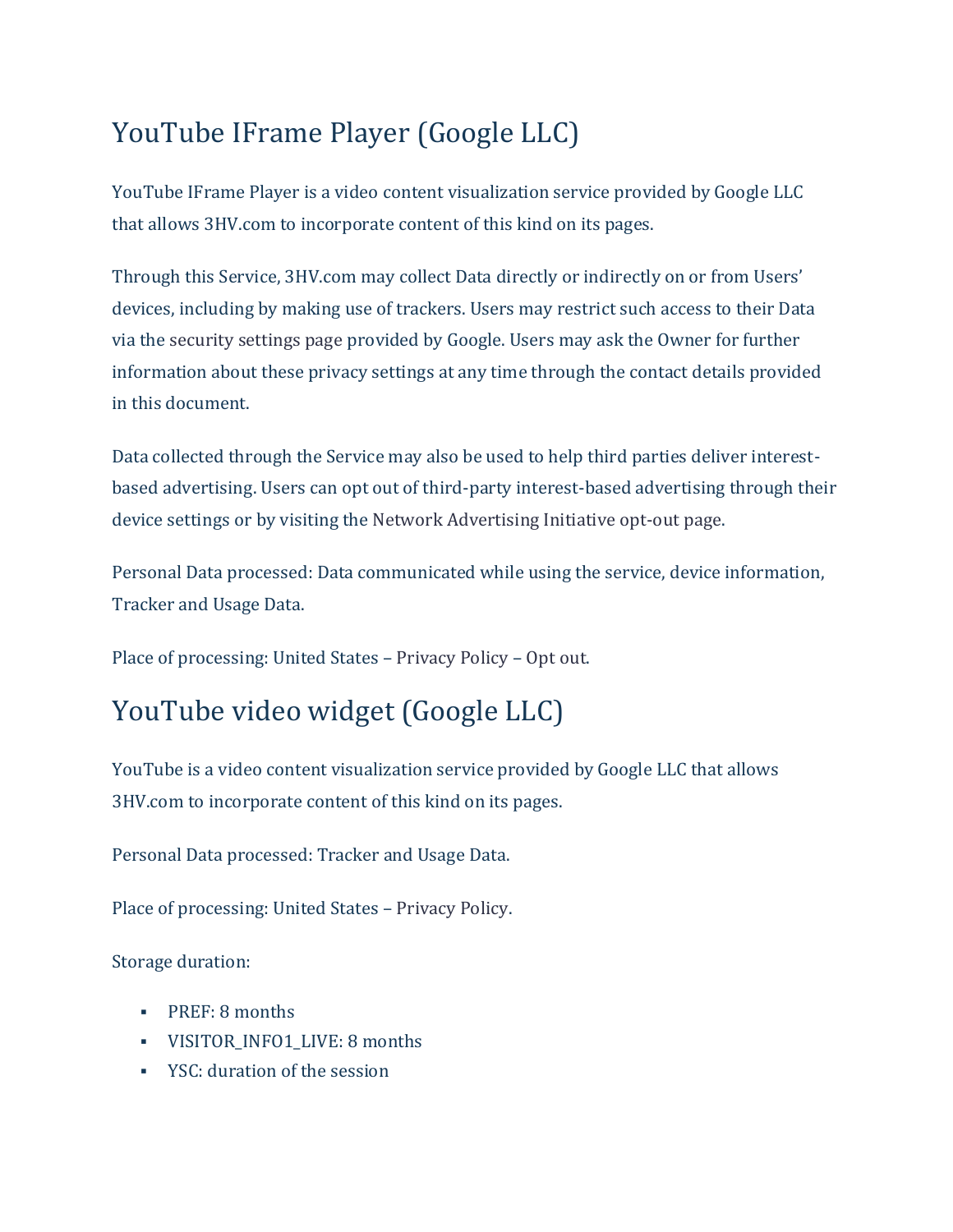#### Measurement

3HV.com uses Trackers to measure traffic and analyze User behavior with the goal of improving the Service.

# **Analytics**

The services contained in this section enable the Owner to monitor and analyze web traffic and can be used to keep track of User behavior.

### Google Analytics (Google LLC)

Google Analytics is a web analysis service provided by Google LLC ("Google"). Google utilizes the Data collected to track and examine the use of 3HV.com, to prepare reports on its activities and share them with other Google services.

Google may use the Data collected to contextualize and personalize the ads of its own advertising network.

Personal Data processed: Tracker and Usage Data.

Place of processing: United States – [Privacy Policy](https://policies.google.com/privacy) – [Opt Out.](https://tools.google.com/dlpage/gaoptout?hl=en)

- AMP\_TOKEN: 1 hour
- **•** \_utma: 2 years
- **•** \_utmb: 30 minutes
- \_\_utmc: duration of the session
- **•** utmt: 10 minutes
- **■** utmv: 2 years
- **•** \_utmz: 7 months
- \_ga: 2 years
- **•** \_gac\*: 3 months
- **•** gat: 1 minute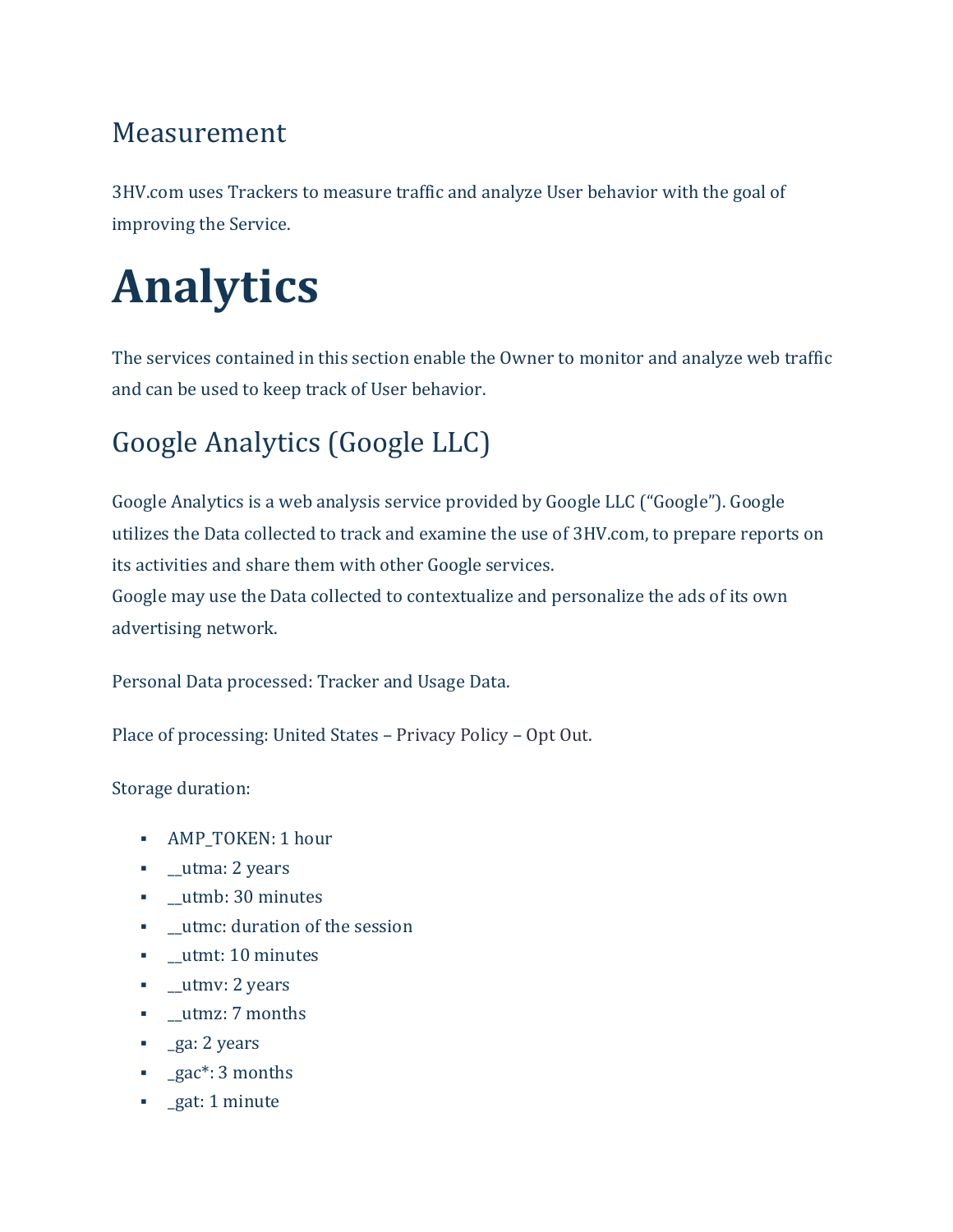▪ \_gid: 1 day

### HubSpot Analytics (HubSpot, Inc.)

HubSpot Analytics is an analytics service provided by HubSpot, Inc.

Personal Data processed: Tracker and Usage Data.

Place of processing: United States – [Privacy Policy](https://legal.hubspot.com/privacy-policy) – [Opt Out](mailto:privacy@hubspot.com) .

Storage duration:

- **•** \_hssc: 30 minutes
- **•** \_hssrc: duration of the session
- **•** \_hstc: 2 years
- hubspotutk: 2 years
- messagesUtk: 2 years

#### Wordpress Stats (Automattic Inc.)

Wordpress Stats is an analytics service provided by Automattic Inc.

Personal Data processed: Tracker and Usage Data.

Place of processing: United States – [Privacy Policy.](https://automattic.com/privacy/)

Storage duration:

■ tk tc: duration of the session

#### YouTube Analytics and Reporting API (Google LLC)

YouTube Analytics and Reporting API is a video content analytics service provided by Google LLC.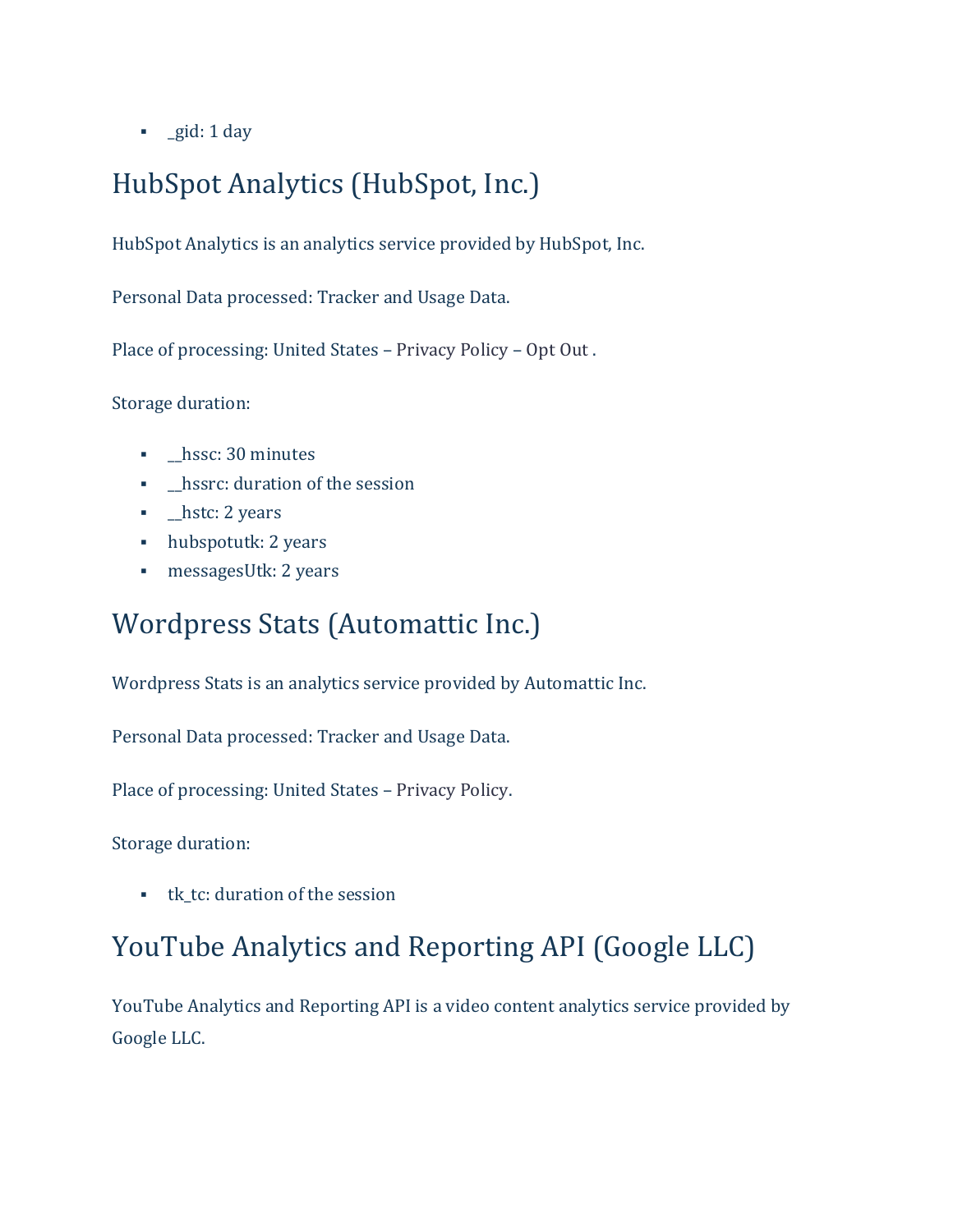Through this Service, 3HV.com may collect Data directly or indirectly on or from Users' devices, including by making use of trackers. Users may restrict such access to their Data via the [security settings page](https://security.google.com/settings/security/permissions) provided by Google. Users may ask the Owner for further information about these privacy settings at any time through the contact details provided in this document.

Data collected through the Service may also be used to help third parties deliver interestbased advertising. Users can opt out of third-party interest-based advertising through their device settings or by visiting the [Network Advertising Initiative opt-out page.](http://optout.networkadvertising.org/?c=1)

Personal Data processed: Data communicated while using the service, device information, Tracker and Usage Data.

Place of processing: United States – [Privacy Policy](http://www.google.com/policies/privacy) – [Opt out.](https://security.google.com/settings/security/permissions)

#### Google Ads conversion tracking (Google LLC)

Google Ads conversion tracking is an analytics service provided by Google LLC that connects data from the Google Ads advertising network with actions performed on 3HV.com.

Personal Data processed: Tracker and Usage Data.

Place of processing: United States – [Privacy Policy.](https://policies.google.com/privacy)

Storage duration:

- IDE: 2 years
- test cookie: 15 minutes

#### Facebook Analytics for Apps (Facebook, Inc.)

Facebook Analytics for Apps is an analytics service provided by Facebook, Inc.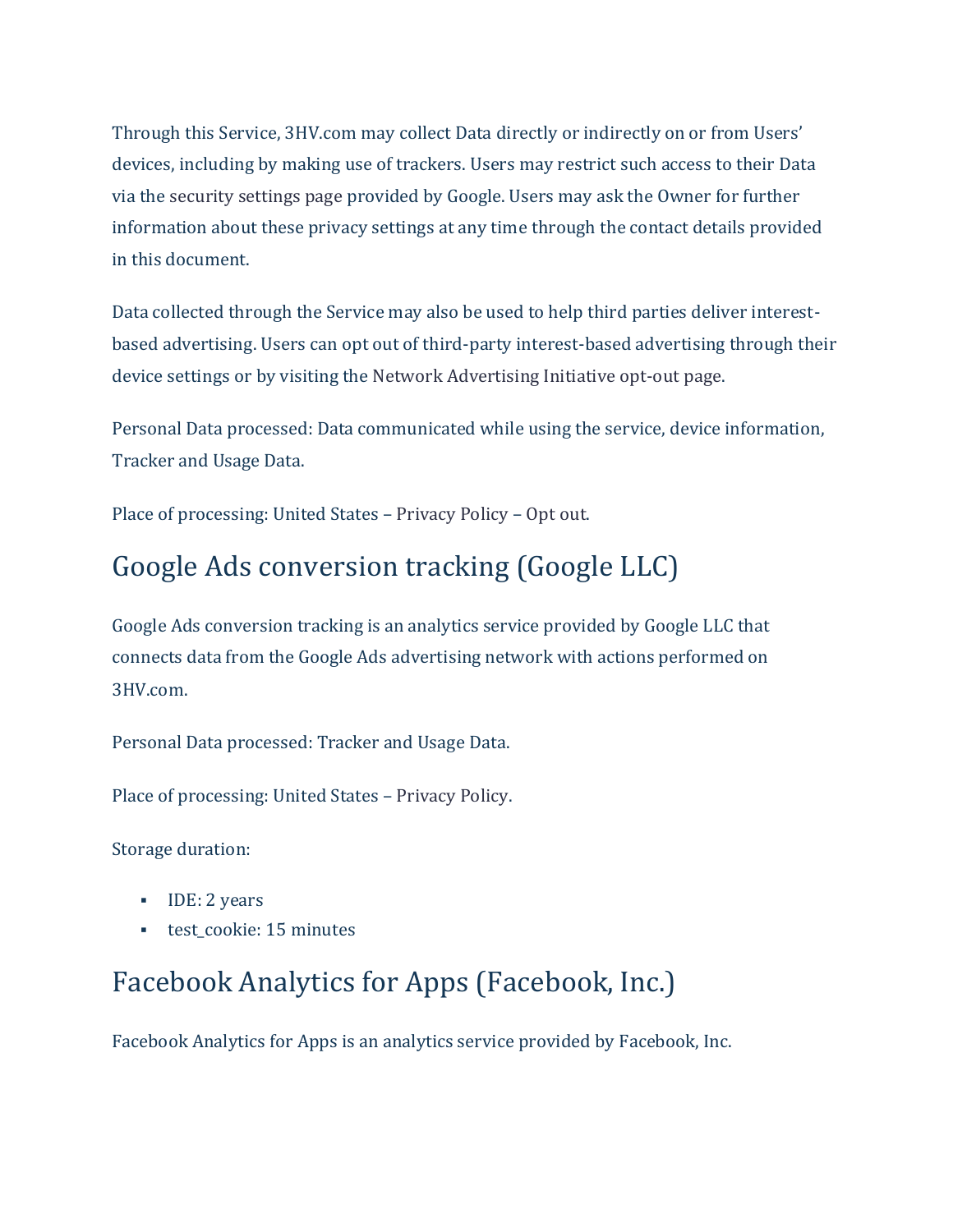Personal Data processed: Tracker, Usage Data and various types of Data as specified in the privacy policy of the service.

Place of processing: United States – [Privacy Policy.](https://www.facebook.com/about/privacy/)

Storage duration:

**•** \_fbp: 3 months

### Facebook Ads conversion tracking (Facebook pixel) (Facebook, Inc.)

Facebook Ads conversion tracking (Facebook pixel) is an analytics service provided by Facebook, Inc. that connects data from the Facebook advertising network with actions performed on 3HV.com. The Facebook pixel tracks conversions that can be attributed to ads on Facebook, Instagram and Audience Network.

Personal Data processed: Tracker and Usage Data.

Place of processing: United States – [Privacy Policy.](https://www.facebook.com/about/privacy/)

Storage duration:

- \_fbp: 3 months
- **fr:** 3 months

#### Heap Analytics (Heap Inc.)

Heap Analytics is an analytics service provided by Heap Inc, that allows the Owner to analyze revenue and Users' (commercial) activity on 3HV.com.

Personal Data processed: financial information, Tracker and Usage Data.

Place of processing: United States – [Privacy Policy.](https://heap.io/privacy)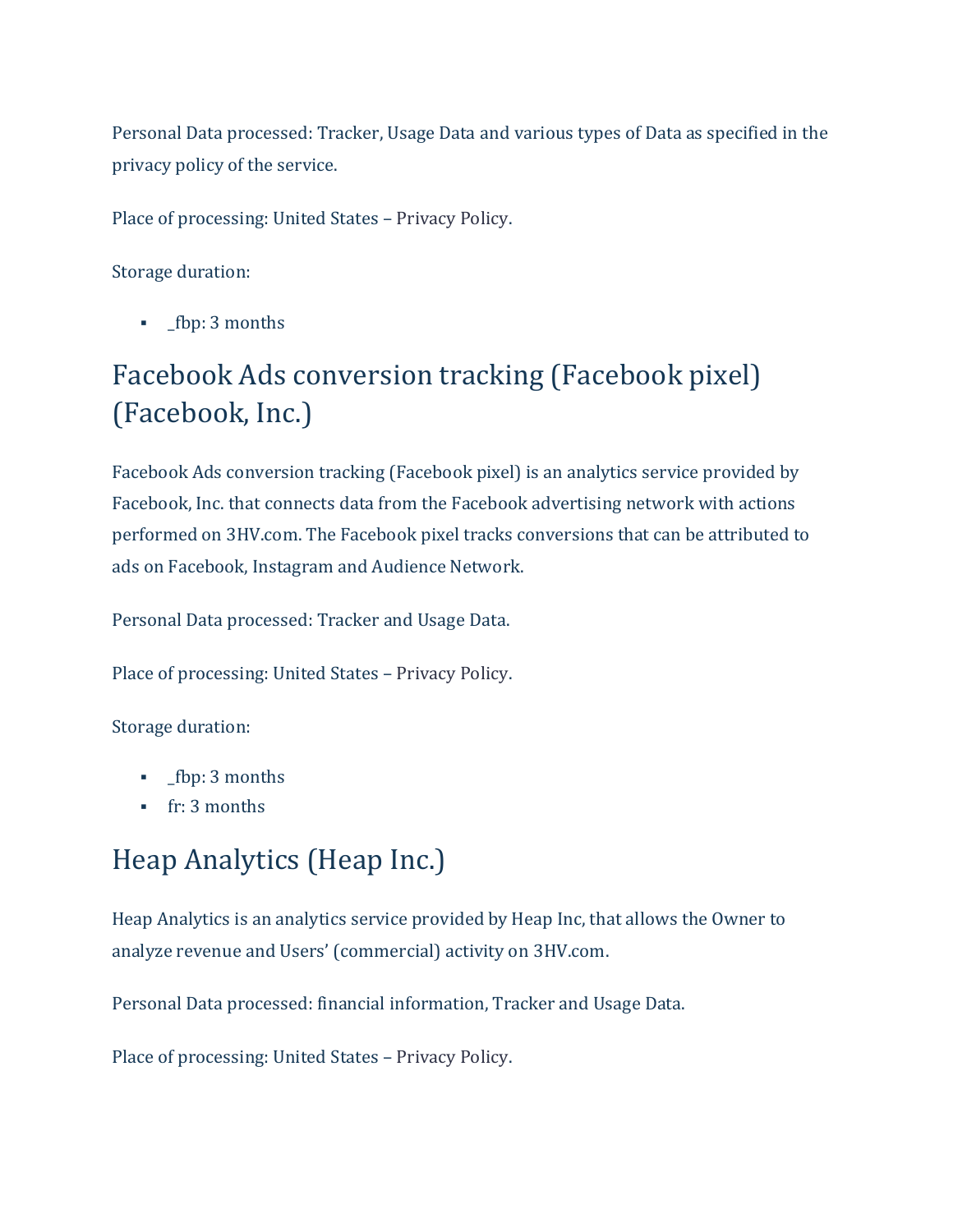Storage duration:

- **•** \_hp2\_hld\*: duration of the session
- \_hp2\_id\*: 2 years
- \_hp2\_props\*: 2 years
- \_hp2\_ses\_props\*: 30 minutes

### Google Analytics Demographics and Interests reports (Google LLC)

Google Analytics Demographics and Interests reports is a Google Advertising Reporting feature that makes available demographic and interests Data inside Google Analytics for 3HV.com (demographics means age and gender Data).

Users can opt out of Google's use of cookies by visiting Google's [Ads Settings.](https://adssettings.google.com/authenticated)

Personal Data processed: Tracker and unique device identifiers for advertising (Google Advertiser ID or IDFA, for example).

Place of processing: United States – [Privacy Policy](https://policies.google.com/privacy) – [Opt Out.](https://tools.google.com/dlpage/gaoptout)

- IDE: 2 years
- **•** \_utma: 2 years
- \_\_utmb: 30 minutes
- **•** utmc: duration of the session
- **•** \_utmt: 10 minutes
- **•** \_utmv: 2 years
- \_\_utmz: 7 months
- **•** \_ga: 2 years
- gac<sup>\*</sup>: 3 months
- **·** gat: 1 minute
- \_gid: 1 day
- **•** test cookie: 15 minutes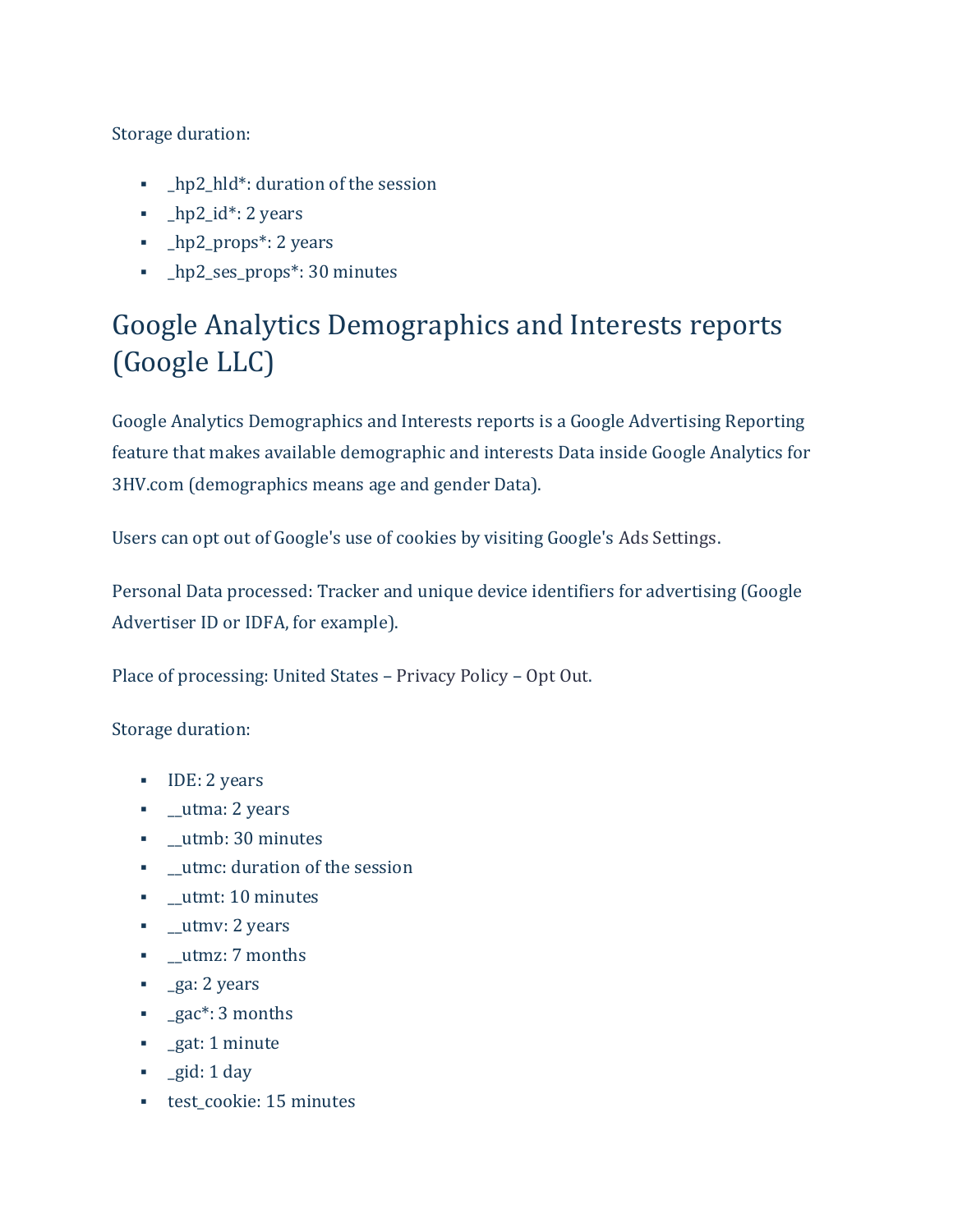### Google Analytics Advertising Reporting Features (Google LLC)

Google Analytics on 3HV.com has Advertising Reporting Features activated, which collects additional information from the DoubleClick cookie (web activity) and from device advertising IDs (app activity). It allows the Owner to analyze specific behavior and interests Data (traffic Data and Users' ads interaction Data) and, if enabled, demographic Data (information about the age and gender).

Users can opt out of Google's use of cookies by visiting Google's [Ads Settings.](https://adssettings.google.com/authenticated)

Personal Data processed: Tracker, unique device identifiers for advertising (Google Advertiser ID or IDFA, for example) and various types of Data as specified in the privacy policy of the service.

Place of processing: United States – [Privacy Policy](https://policies.google.com/privacy) – [Opt Out.](https://tools.google.com/dlpage/gaoptout)

- IDE: 2 years
- **•** \_utma: 2 years
- **•** \_utmb: 30 minutes
- **•** utmc: duration of the session
- **•** \_utmt: 10 minutes
- **•** \_utmv: 2 years
- **•** \_utmz: 7 months
- **•** \_ga: 2 years
- **•** gac<sup>\*</sup>: 3 months
- **•** \_gat: 1 minute
- \_gid: 1 day
- **•** test cookie: 15 minutes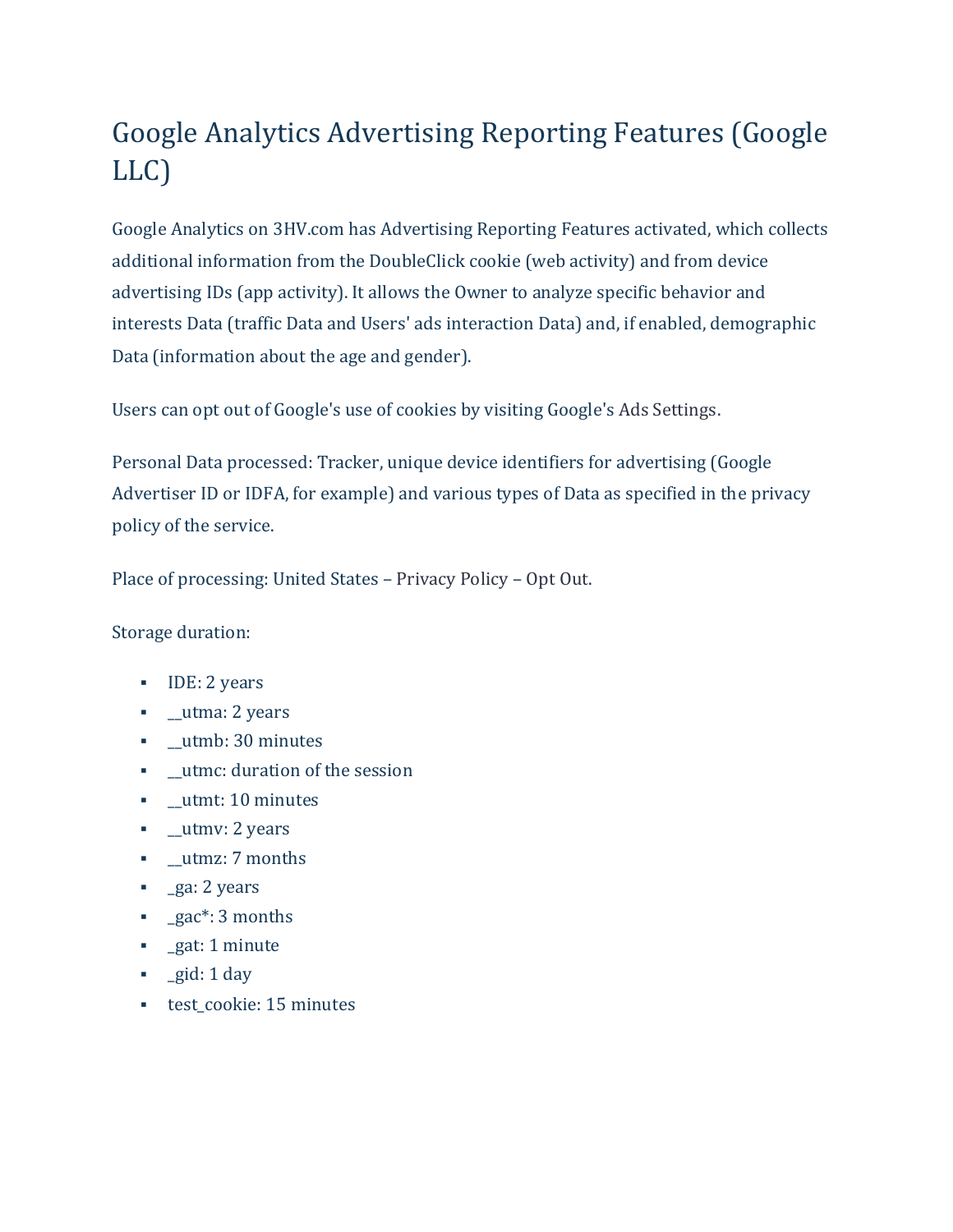# **Analytics services managed directly by 3HV.com**

The services contained in this section allow the Owner to collect and manage analytics through the use of first-party Trackers.

# Matomo (3HV.com)

Matomo is an analytics software used by 3HV.com to analyze data directly without the help of third parties.

Personal Data processed: Tracker and Usage Data.

Storage duration:

- pk\_cvar<sup>\*</sup>: 30 minutes
- \_pk\_hsr\*: 30 minutes
- $\blacksquare$  pk\_id\*: 2 years
- \_pk\_ref\*: 7 months
- **•** \_pk\_ses\*: 30 minutes
- **•** \_pk\_testcookie\*: duration of the session

# **Content performance and features testing (A/B testing)**

The services contained in this section allow the Owner to track and analyze the User response concerning web traffic or behavior regarding changes to the structure, text or any other component of 3HV.com.

### Google Optimize (Google LLC)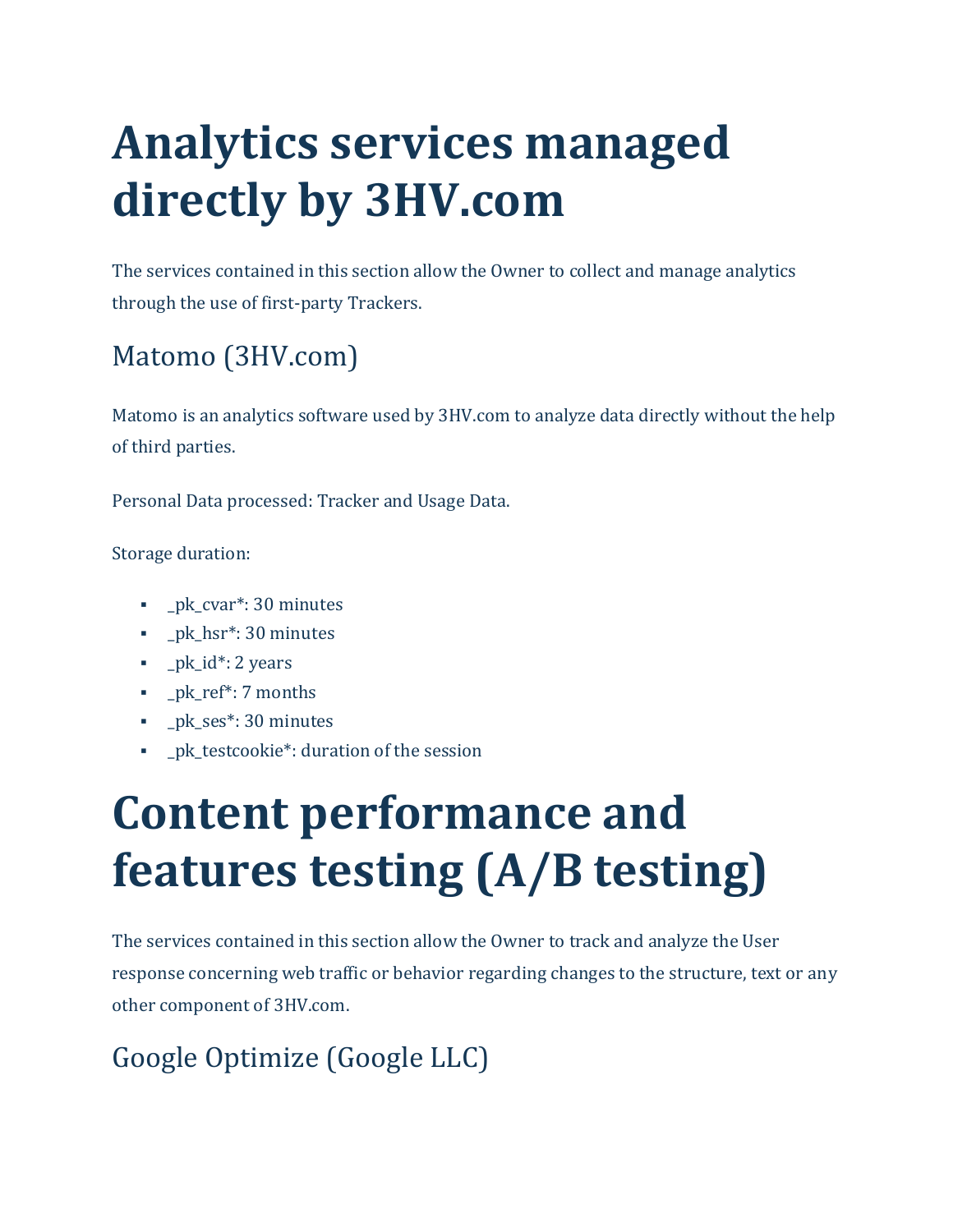Google Optimize is an A/B testing service provided by Google LLC ("Google").

Google may use Personal Data to contextualize and personalize the ads of its own advertising network.

Personal Data processed: Tracker and Usage Data.

Place of processing: United States – [Privacy Policy.](https://policies.google.com/privacy)

Storage duration:

- NID: 7 months
- **•** \_utma: 2 years
- **•** \_utmb: 30 minutes
- \_\_utmc: duration of the session
- **•** \_utmt: 10 minutes
- **■** utmv: 2 years
- **•** \_utmz: 7 months
- **•** ga: 2 years
- gac<sup>\*</sup>: 3 months
- **•** gaexp: 3 months
- **·** gat: 1 minute
- \_gcl\_au: 3 months
- gid: 1 day
- \_opt\_awcid: 1 day
- \_opt\_awgid: 1 day
- \_opt\_awkid: 1 day
- \_opt\_awmid: 1 day
- \_opt\_expid: 10 seconds
- \_opt\_utmc: 1 day

#### Google Optimize 360 (Google Ireland Limited)

Google Optimize 360 is an A/B testing service provided by Google Ireland Limited ("Google").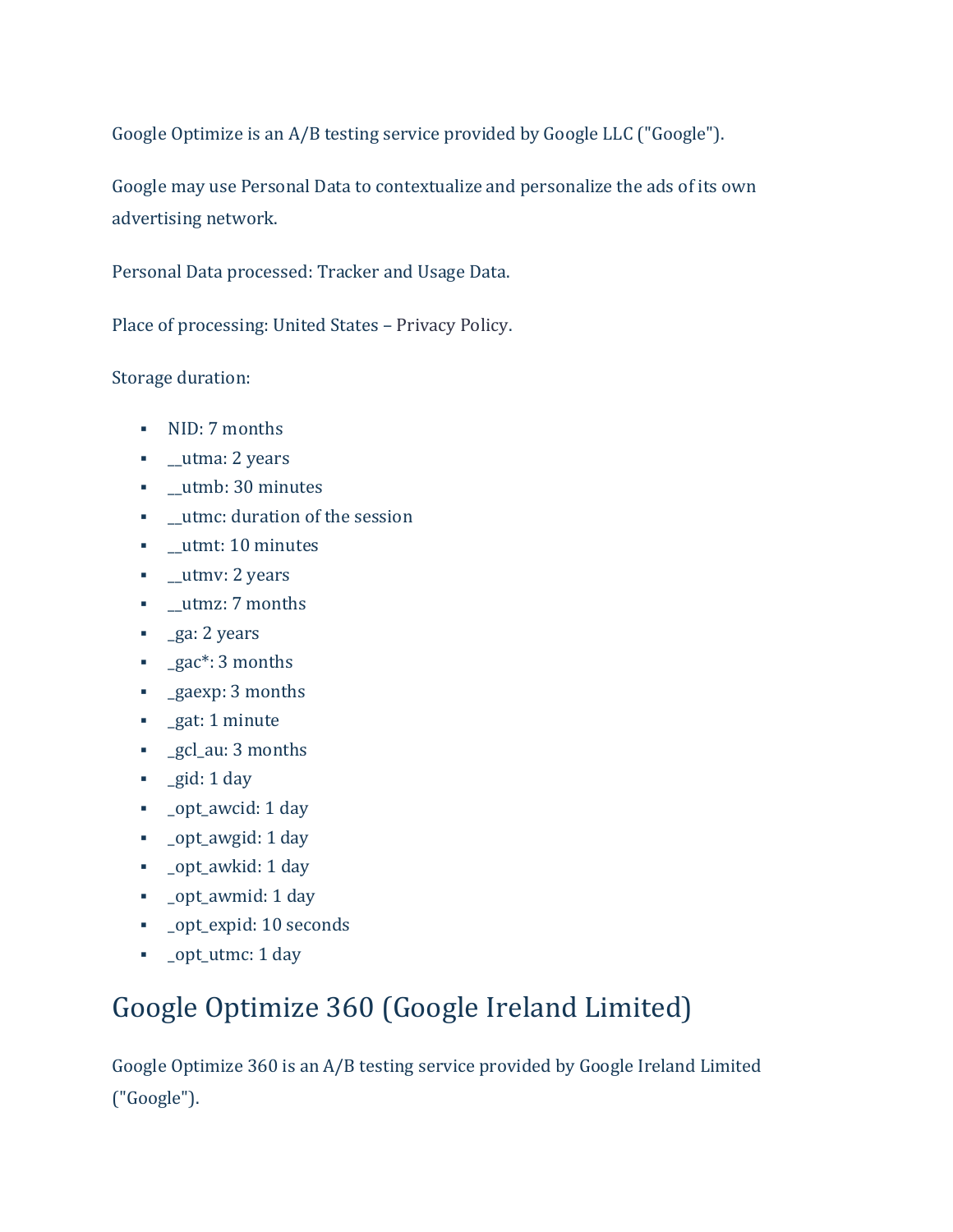This service allows the Owner to target groups of Users on the base of their past use of 3HV.com. Users that [opt-out](https://tools.google.com/dlpage/gaoptout?hl) of tracking by Google Analytics will not be included in experiments created in Google Optimize 360.

Google may use Personal Data to contextualize and personalize the ads of its own advertising network.

Personal Data processed: Tracker and Usage Data.

Place of processing: Ireland – [Privacy Policy.](https://policies.google.com/privacy)

Storage duration:

- NID: 7 months
- **•** gcl\_au: 3 months

#### Targeting & Advertising

3HV.com uses Trackers to deliver personalized marketing content based on User behavior and to operate, serve and track ads.

# **Advertising**

This type of service allows User Data to be utilized for advertising communication purposes. These communications are displayed in the form of banners and other advertisements on 3HV.com, possibly based on User interests.

This does not mean that all Personal Data are used for this purpose. Information and conditions of use are shown below.

Some of the services listed below may use Trackers to identify Users or they may use the behavioral retargeting technique, i.e. displaying ads tailored to the User's interests and behavior, including those detected outside 3HV.com. For more information, please check the privacy policies of the relevant services.

Services of this kind usually offer the possibility to opt out of such tracking. In addition to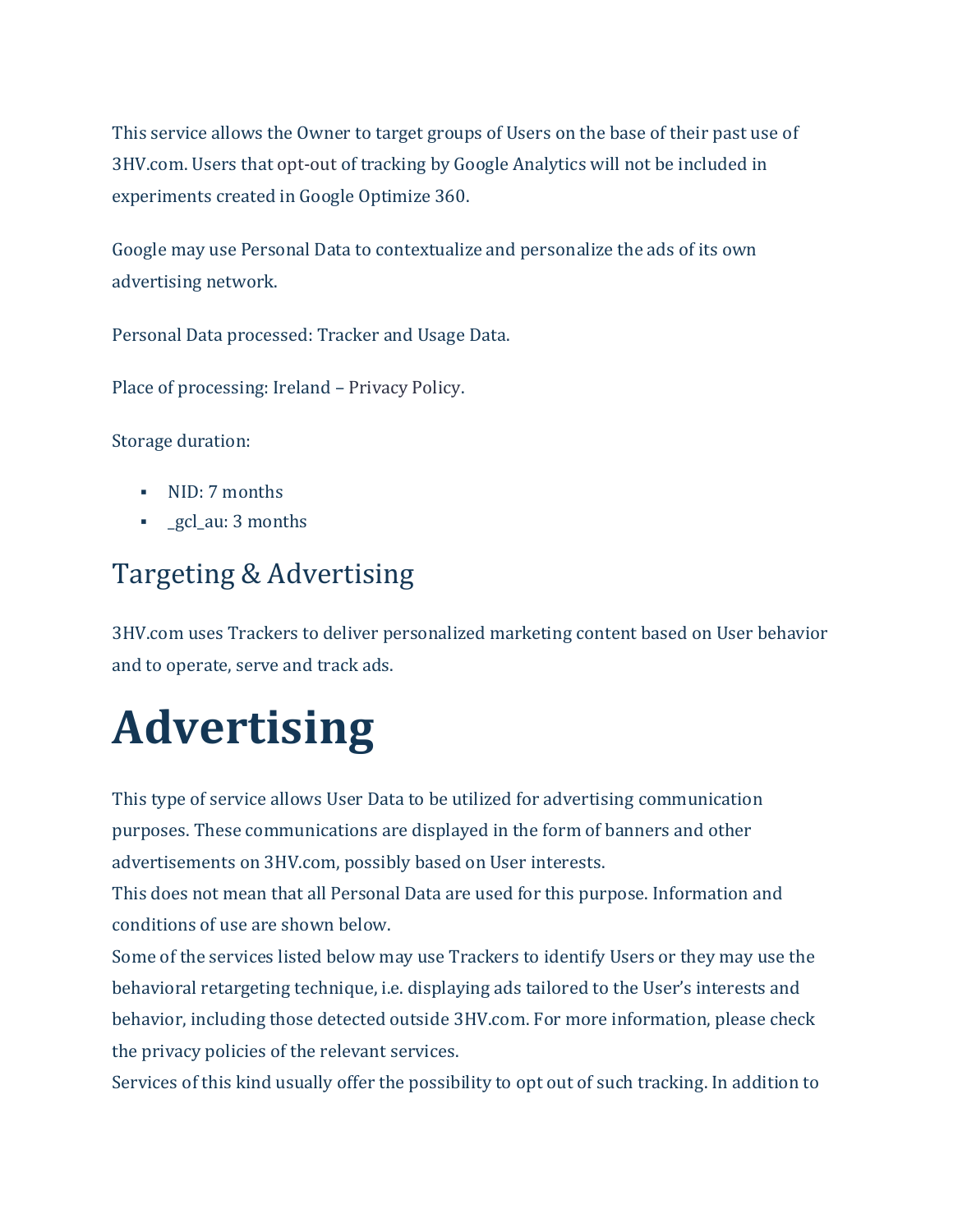any opt-out feature offered by any of the services below, Users may learn more on how to generally opt out of interest-based advertising within the dedicated section "How to optout of interest-based advertising" in this document.

# JSDELIVR (jsdelivr.com)

JSDELIVR is an advertising service provided by jsdelivr.com.

Personal Data processed: Tracker and Usage Data.

Place of processing: United States – [Privacy Policy.](https://www.jsdelivr.com/terms/privacy-policy-jsdelivr-net)

# Google Ad Manager (Google LLC)

Google Ad Manager is an advertising service provided by Google LLC that allows the Owner to run advertising campaigns in conjunction with external advertising networks that the Owner, unless otherwise specified in this document, has no direct relationship with. In order to understand Google's use of data, consult [Google's partner policy.](https://policies.google.com/technologies/partner-sites) This service uses the "DoubleClick" Cookie, which tracks use of 3HV.com and User behavior concerning ads, products and services offered.

Users may decide to disable all the DoubleClick Cookies by going to: [Google Ad Settings.](https://adssettings.google.com/authenticated?hl=en)

Personal Data processed: Tracker and Usage Data.

Place of processing: United States – [Privacy Policy.](https://policies.google.com/privacy)

Storage duration: up to 2 years

### Google Ads Similar audiences (Google LLC)

Similar audiences is an advertising and behavioral targeting service provided by Google LLC that uses Data from Google Ads Remarketing in order to display ads to Users with similar behavior to Users who are already on the remarketing list due to their past use of 3HV.com.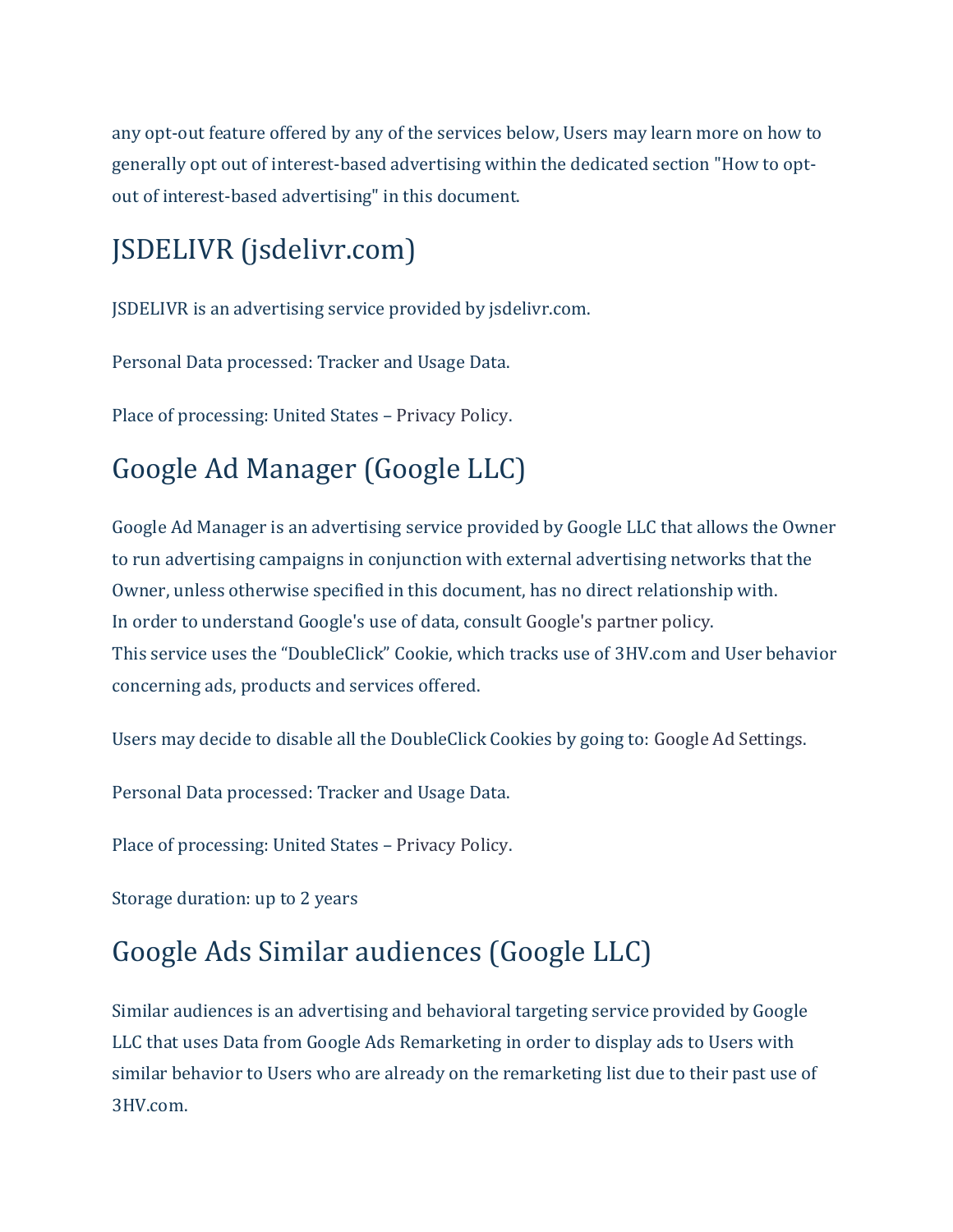On the basis of this Data, personalized ads will be shown to Users suggested by Google Ads Similar audiences.

Users who don't want to be included in Similar audiences can opt out and disable the use of advertising Trackers by going to: Google [Ad Settings.](https://adssettings.google.com/authenticated)

In order to understand Google's use of data, consult [Google's partner policy.](https://policies.google.com/technologies/partner-sites)

Personal Data processed: Tracker and Usage Data.

Place of processing: United States – [Privacy Policy](https://policies.google.com/privacy) – [Opt Out.](https://adssettings.google.com/authenticated)

Storage duration: up to 2 years

#### Google AdSense (Google LLC)

Google AdSense is an advertising service provided by Google LLC. This service uses the "DoubleClick" Cookie, which tracks use of 3HV.com and User behavior concerning ads, products and services offered.

Users may decide to disable all the DoubleClick Cookies by going to: [Google Ad Settings.](https://adssettings.google.com/authenticated?hl=en)

In order to understand Google's use of data, consult [Google's partner policy.](https://policies.google.com/technologies/partner-sites)

Personal Data processed: Tracker and Usage Data.

Place of processing: United States – [Privacy Policy](https://policies.google.com/privacy) – [Opt Out.](https://adssettings.google.com/authenticated)

Storage duration: up to 2 years

#### Facebook Lookalike Audience (Facebook, Inc.)

Facebook Lookalike Audience is an advertising and behavioral targeting service provided by Facebook, Inc. that uses Data collected through Facebook Custom Audience in order to display ads to Users with similar behavior to Users who are already in a Custom Audience list on the base of their past use of 3HV.com or engagement with relevant content across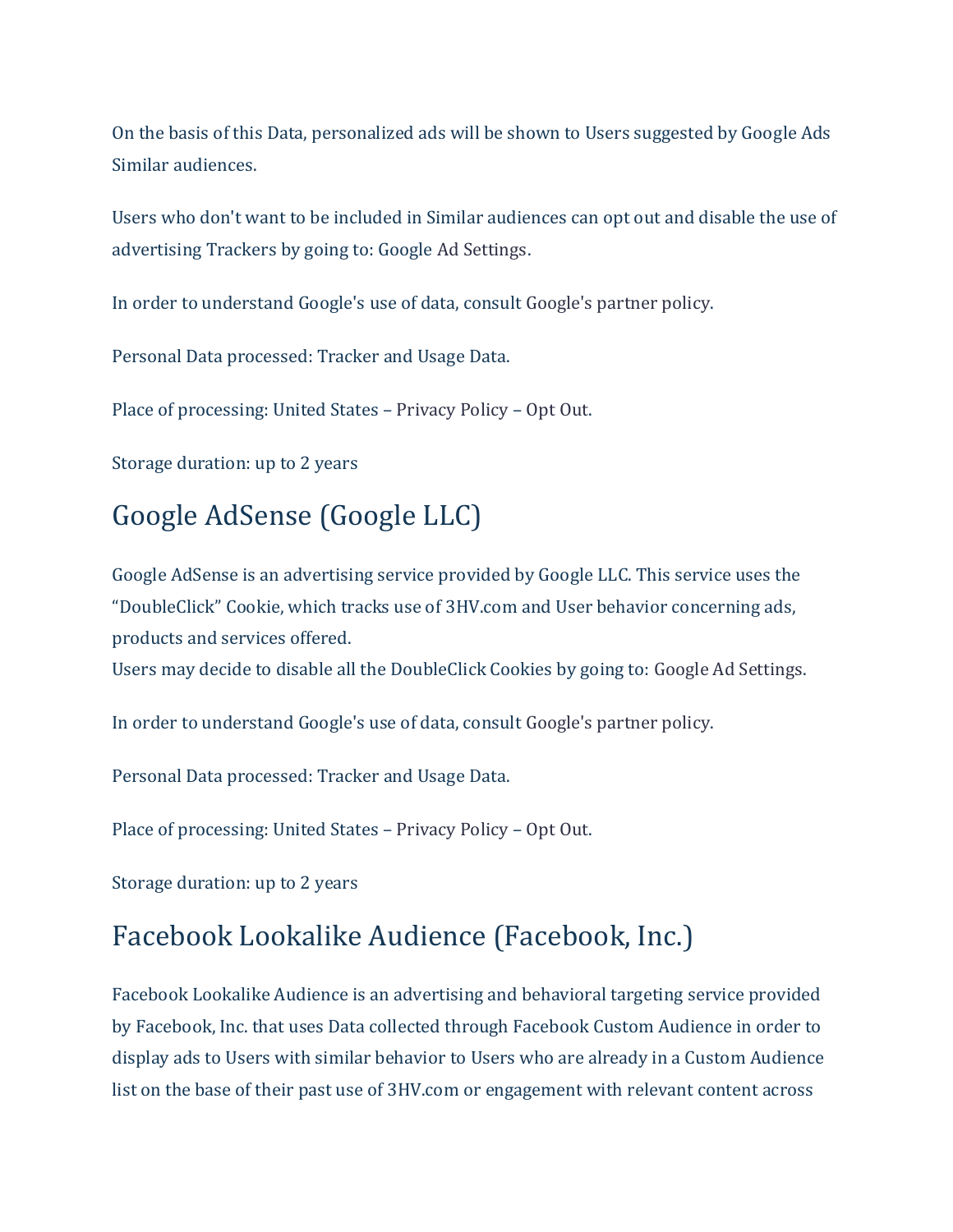the Facebook apps and services.

On the base of these Data, personalized ads will be shown to Users suggested by Facebook Lookalike Audience.

Users can opt out of Facebook's use of Trackers for ads personalization by visiting this [opt](https://www.aboutads.info/choices/)[out page.](https://www.aboutads.info/choices/)

Personal Data processed: Tracker and Usage Data.

Place of processing: United States – [Privacy Policy](https://www.facebook.com/about/privacy/) – [Opt Out.](https://www.aboutads.info/choices/)

Storage duration:

**•** fbp: 3 months

#### Reach (Reach International)

Reach is an advertising service provided by Reach International.

Personal Data processed: Tracker and Usage Data.

Place of processing: United Arab Emirates – [Privacy Policy.](http://www.reachadv.com/#anchor2)

# **Remarketing and behavioral targeting**

This type of service allows 3HV.com and its partners to inform, optimize and serve advertising based on past use of 3HV.com by the User.

This activity is facilitated by tracking Usage Data and by using Trackers to collect information which is then transferred to the partners that manage the remarketing and behavioral targeting activity.

Some services offer a remarketing option based on email address lists.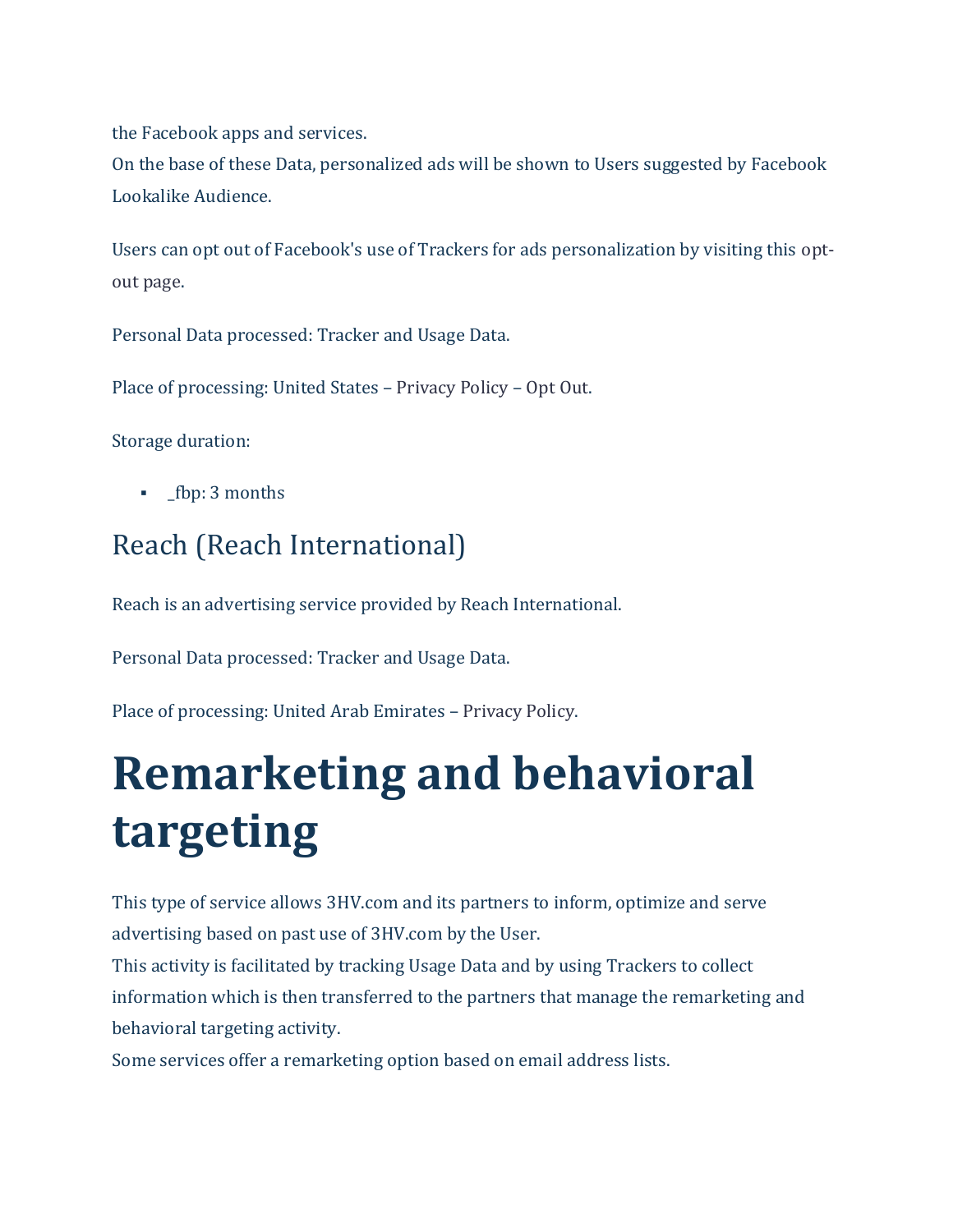In addition to any opt-out feature provided by any of the services below, Users may opt out by visiting the [Network Advertising Initiative opt-out page.](http://optout.networkadvertising.org/?c=1)

**Users may also opt-out of certain advertising features through applicable device settings, such as the device advertising settings for mobile phones or ads settings in general**.

#### LinkedIn Website Retargeting (LinkedIn Corporation)

LinkedIn Website Retargeting is a remarketing and behavioral targeting service provided by LinkedIn Corporation that connects the activity of 3HV.com with the LinkedIn advertising network.

Personal Data processed: Tracker and Usage Data.

Place of processing: United States – [Privacy Policy](https://www.linkedin.com/legal/privacy-policy) – [Opt Out.](https://www.linkedin.com/legal/cookie_policy)

Storage duration:

- AnalyticsSyncHistory: 1 month
- JSESSIONID: duration of the session
- UserMatchHistory: 1 month
- bcookie: 2 years
- bscookie: 2 years
- lang: duration of the session
- $\blacksquare$  lidc: 1 day
- lissc: 1 year
- **·** lms ads: 1 month
- **•** lms\_analytics: 1 month

#### Google Ad Manager Audience Extension (Google LLC)

Google Ad Manager Audience Extension is a remarketing and behavioral targeting service provided by Google LLC that tracks the visitors of 3HV.com and allows selected advertising partners to display targeted ads across the web to them.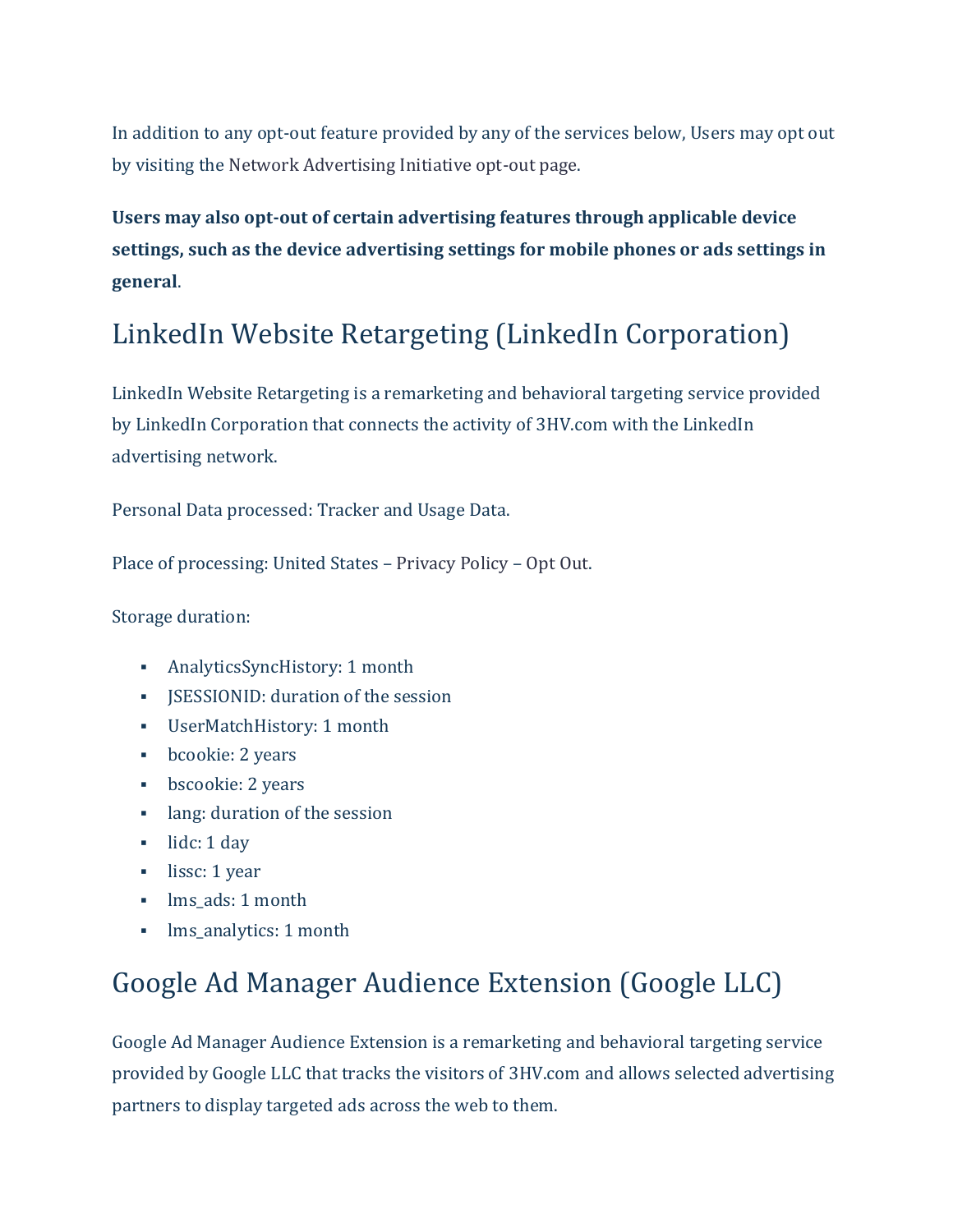In order to understand Google's use of data, consult [Google's partner policy.](https://policies.google.com/technologies/partner-sites)

Personal Data processed: Tracker and Usage Data.

Place of processing: United States – [Privacy Policy](https://policies.google.com/privacy) – [Opt Out.](https://adssettings.google.com/authenticated#display_optout)

Storage duration: up to 2 years

#### Google Ads Remarketing (Google LLC)

Google Ads Remarketing is a remarketing and behavioral targeting service provided by Google LLC that connects the activity of 3HV.com with the Google Ads advertising network and the DoubleClick Cookie.

In order to understand Google's use of data, consult [Google's partner policy.](https://policies.google.com/technologies/partner-sites)

Users can opt out of Google's use of Trackers for ads personalization by visiting Google's [Ads Settings.](https://adssettings.google.com/authenticated)

Personal Data processed: Tracker and Usage Data.

Place of processing: United States – [Privacy Policy](https://policies.google.com/privacy) – [Opt Out.](https://adssettings.google.com/authenticated)

Storage duration: up to 2 years

#### Facebook Remarketing (Facebook, Inc.)

Facebook Remarketing is a remarketing and behavioral targeting service provided by Facebook, Inc. that connects the activity of 3HV.com with the Facebook advertising network.

Personal Data processed: Tracker and Usage Data.

Place of processing: United States – [Privacy Policy](https://www.facebook.com/about/privacy/) – [Opt Out.](https://www.aboutads.info/choices/)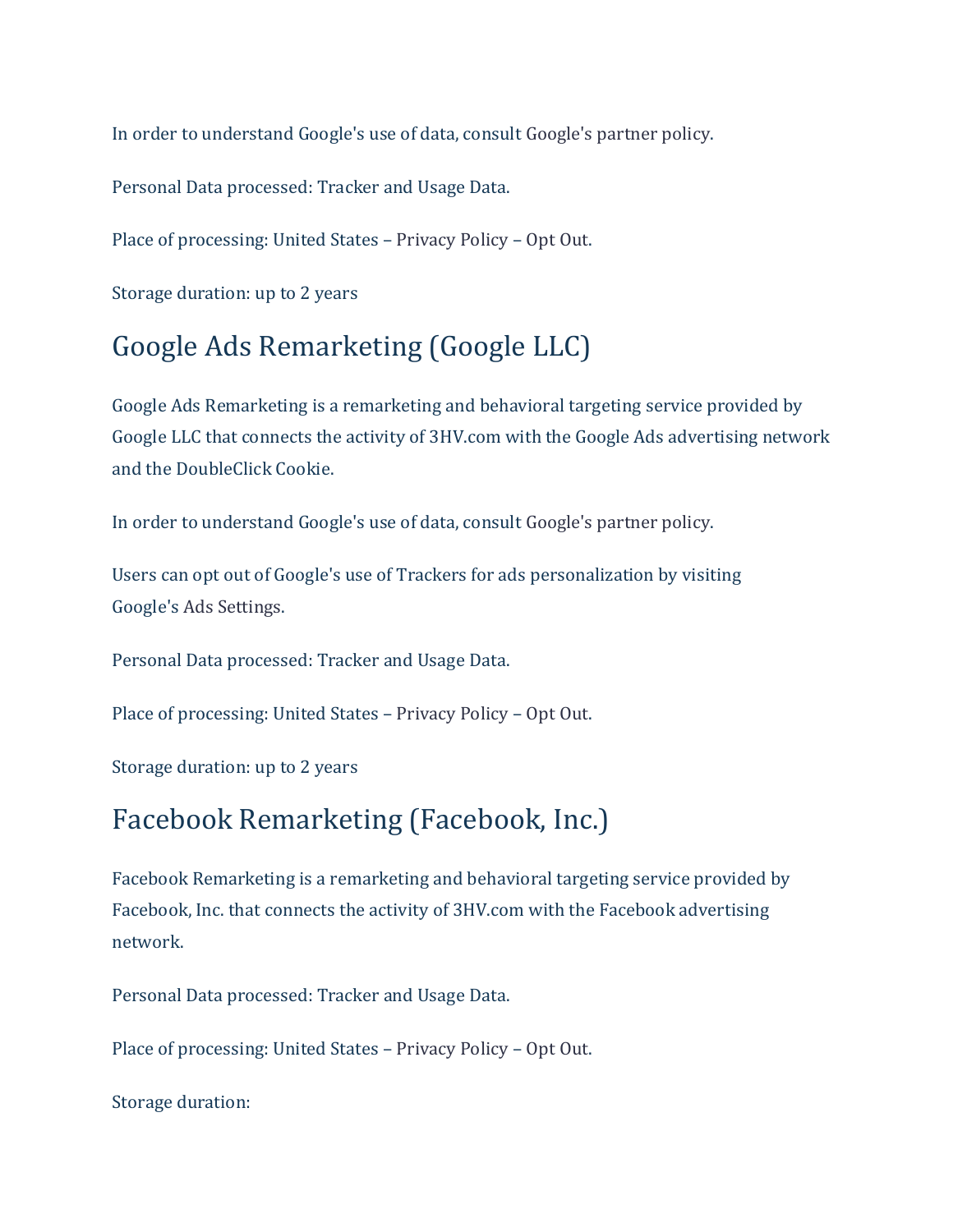▪ \_fbp: 3 months

#### Facebook Custom Audience (Facebook, Inc.)

Facebook Custom Audience is a remarketing and behavioral targeting service provided by Facebook, Inc. that connects the activity of 3HV.com with the Facebook advertising network.

Users can opt out of Facebook's use of Trackers for ads personalization by visiting this [opt](https://www.aboutads.info/choices/)[out page.](https://www.aboutads.info/choices/)

Personal Data processed: email address and Tracker.

Place of processing: United States – [Privacy Policy](https://www.facebook.com/about/privacy/) – [Opt Out.](https://www.aboutads.info/choices/)

Storage duration:

**•** fbp: 3 months

# **How to manage preferences and provide or withdraw consent**

There are various ways to manage Tracker related preferences and to provide and withdraw consent, where relevant:

Users can manage preferences related to Trackers from directly within their own device settings, for example, by preventing the use or storage of Trackers.

Additionally, whenever the use of Trackers is based on consent, Users can provide or withdraw such consent by setting their preferences within the cookie notice or by updating such preferences accordingly via the relevant consent-preferences widget, if available.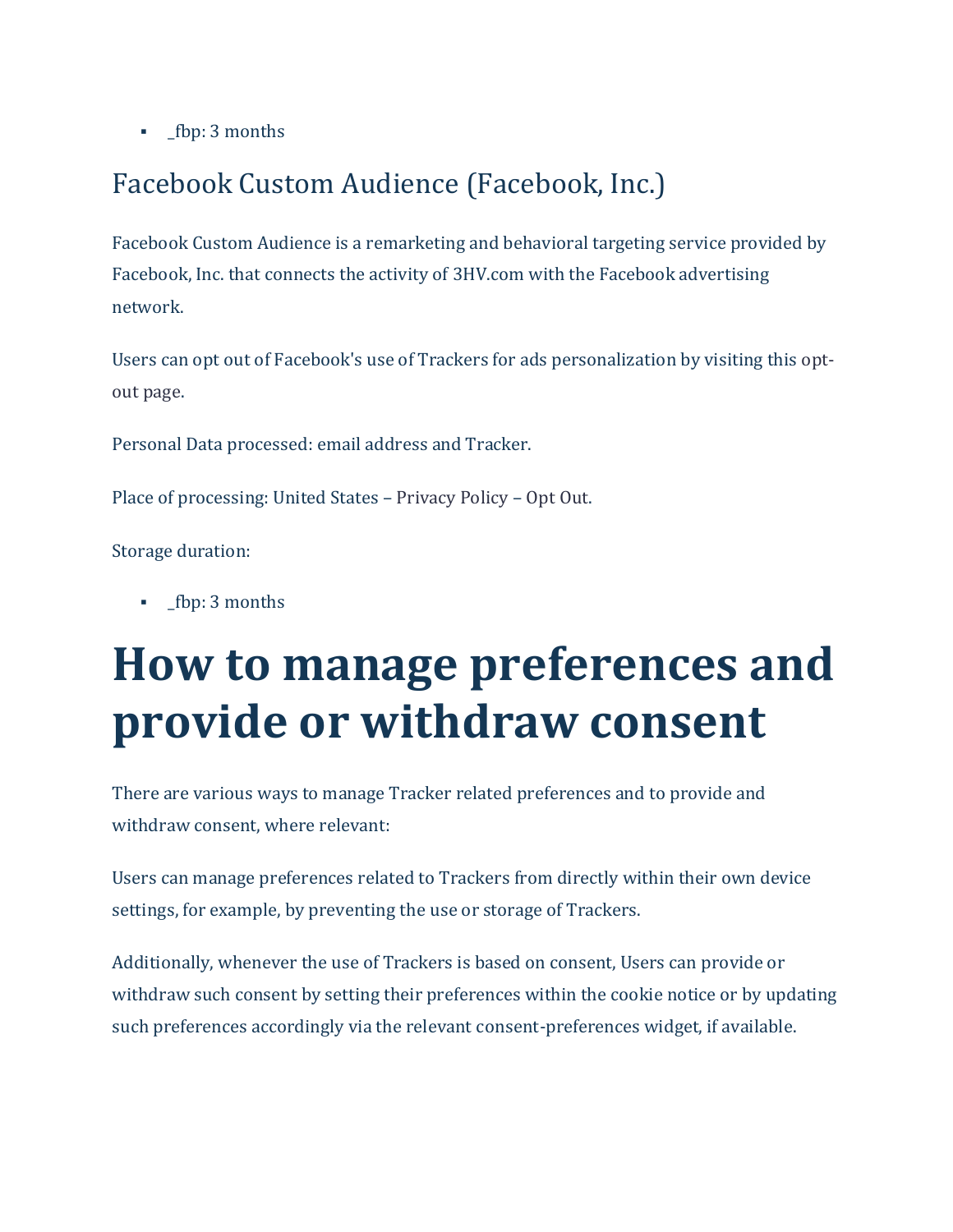It is also possible, via relevant browser or device features, to delete previously stored Trackers, including those used to remember the User's initial consent.

Other Trackers in the browser's local memory may be cleared by deleting the browsing history.

With regard to any third-party Trackers, Users can manage their preferences and withdraw their consent via the related opt-out link (where provided), by using the means indicated in the third party's privacy policy, or by contacting the third party.

#### Locating Tracker Settings

Users can, for example, find information about how to manage Cookies in the most commonly used browsers at the following addresses:

- [Google Chrome](https://support.google.com/chrome/answer/95647?hl=en&p=cpn_cookies)
- [Mozilla Firefox](https://support.mozilla.org/en-US/kb/enable-and-disable-cookies-website-preferences)
- [Apple Safari](https://support.apple.com/guide/safari/manage-cookies-and-website-data-sfri11471/)
- [Microsoft Internet Explorer](http://windows.microsoft.com/en-us/windows-vista/block-or-allow-cookies)
- [Microsoft Edge](https://support.microsoft.com/en-us/help/4027947)
- [Brave](https://support.brave.com/hc/en-us/articles/360022806212-How-do-I-use-Shields-while-browsing)
- [Opera](https://help.opera.com/en/latest/web-preferences/#cookies)

Users may also manage certain categories of Trackers used on mobile apps by opting out through relevant device settings such as the device advertising settings for mobile devices, or tracking settings in general (Users may open the device settings and look for the relevant setting).

#### How to opt out of interest-based advertising

Notwithstanding the above, Users may follow the instructions provided by [YourOnlineChoices](http://www.youronlinechoices.eu/) (EU), the [Network Advertising Initiative](https://thenai.org/about-online-advertising/) (US) and the [Digital](https://www.aboutads.info/consumers/)  [Advertising Alliance](https://www.aboutads.info/consumers/) (US), [DAAC](https://youradchoices.ca/understanding-online-advertising/) (Canada), [DDAI](http://www.ddai.info/optout) (Japan) or other similar services. Such initiatives allow Users to select their tracking preferences for most of the advertising tools.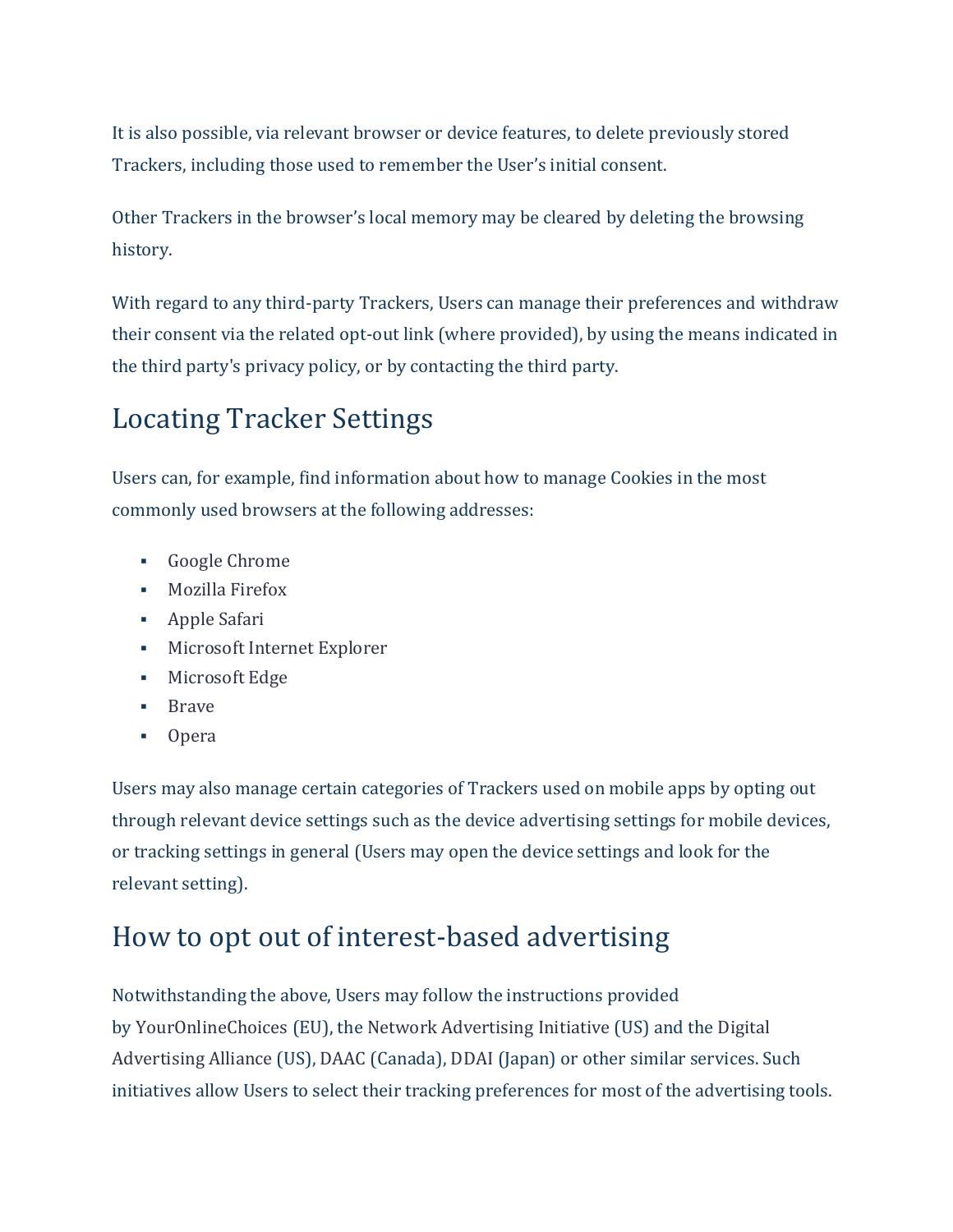The Owner thus recommends that Users make use of these resources in addition to the information provided in this document.

The Digital Advertising Alliance offers an application called [AppChoices](https://youradchoices.com/appchoices) that helps Users to control interest-based advertising on mobile apps.

# **Owner and Data Controller**

3HV Innovations, LLC 800 South Gay Street Suite 700 Knoxville, TN 37929

#### **Owner contact email:** sales@3HV.com

Since the use of third-party Trackers through 3HV.com cannot be fully controlled by the Owner, any specific references to third-party Trackers are to be considered indicative. In order to obtain complete information, Users are kindly requested to consult the privacy policies of the respective third-party services listed in this document.

Given the objective complexity surrounding tracking technologies, Users are encouraged to contact the Owner should they wish to receive any further information on the use of such technologies by 3HV.com.

# **Definitions and legal references**

#### Personal Data (or Data)

Any information that directly, indirectly, or in connection with other information including a personal identification number — allows for the identification or identifiability of a natural person.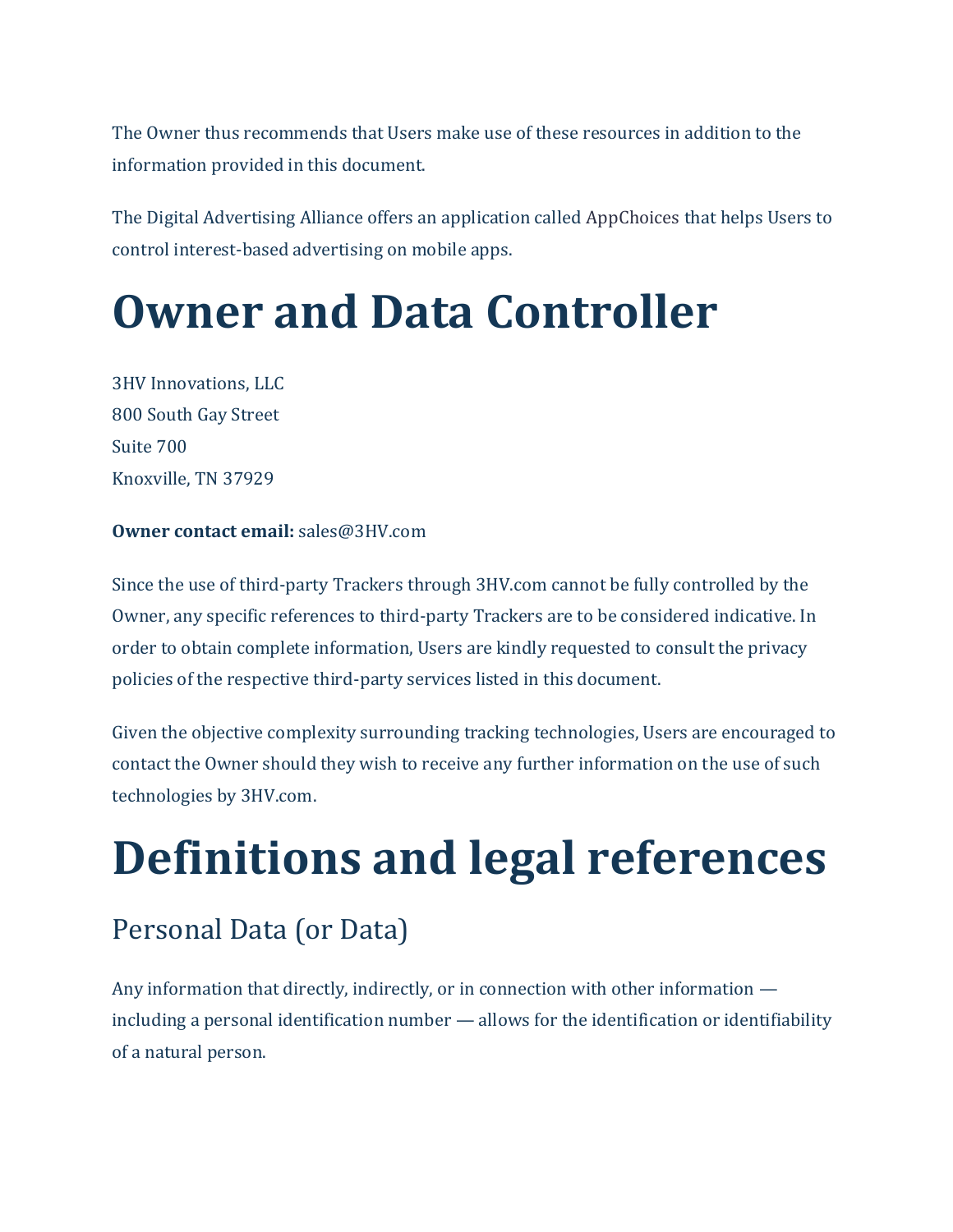#### Usage Data

Information collected automatically through 3HV.com (or third-party services employed in 3HV.com), which can include: the IP addresses or domain names of the computers utilized by the Users who use 3HV.com, the URI addresses (Uniform Resource Identifier), the time of the request, the method utilized to submit the request to the server, the size of the file received in response, the numerical code indicating the status of the server's answer (successful outcome, error, etc.), the country of origin, the features of the browser and the operating system utilized by the User, the various time details per visit (e.g., the time spent on each page within the Application) and the details about the path followed within the Application with special reference to the sequence of pages visited, and other parameters about the device operating system and/or the User's IT environment.

#### User

The individual using 3HV.com who, unless otherwise specified, coincides with the Data Subject.

#### Data Subject

The natural person to whom the Personal Data refers.

#### Data Processor (or Data Supervisor)

The natural or legal person, public authority, agency or other body which processes Personal Data on behalf of the Controller, as described in this privacy policy.

### Data Controller (or Owner)

The natural or legal person, public authority, agency or other body which, alone or jointly with others, determines the purposes and means of the processing of Personal Data, including the security measures concerning the operation and use of 3HV.com. The Data Controller, unless otherwise specified, is the Owner of 3HV.com.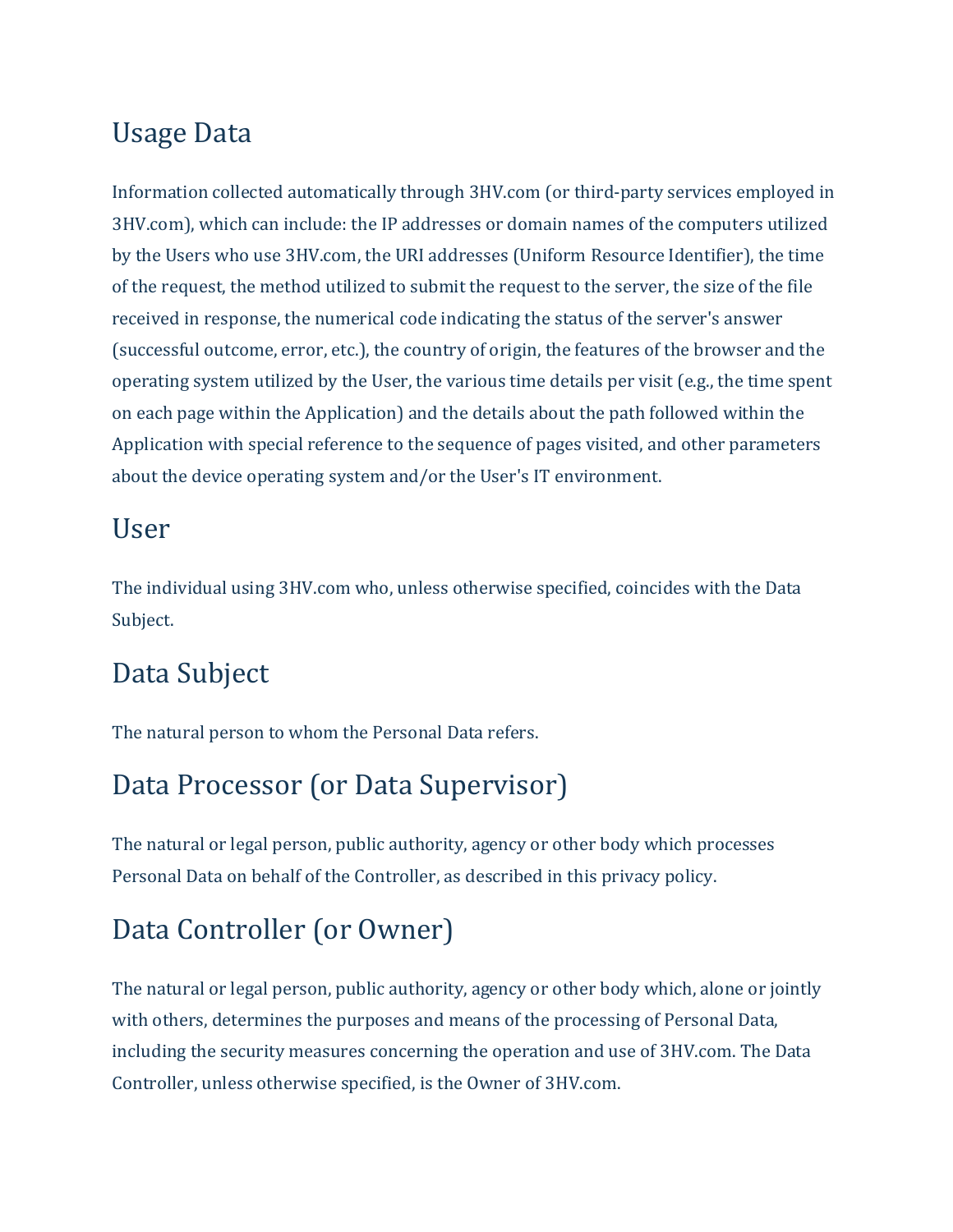## 3HV.com (or this Application)

The means by which the Personal Data of the User is collected and processed.

#### Service

The service provided by 3HV.com as described in the relative terms (if available) and on this site/application.

# European Union (or EU)

Unless otherwise specified, all references made within this document to the European Union include all current member states to the European Union and the European Economic Area.

### Cookie

Cookies are Trackers consisting of small sets of data stored in the User's browser.

### **Tracker**

Tracker indicates any technology - e.g Cookies, unique identifiers, web beacons, embedded scripts, e-tags and fingerprinting - that enables the tracking of Users, for example by accessing or storing information on the User's device.

# Legal information

This privacy statement has been prepared based on provisions of multiple legislations, including Art. 13/14 of Regulation (EU) 2016/679 (General Data Protection Regulation).

This privacy policy relates solely to 3HV.com, if not stated otherwise within this document.

Latest update: November 10, 2021